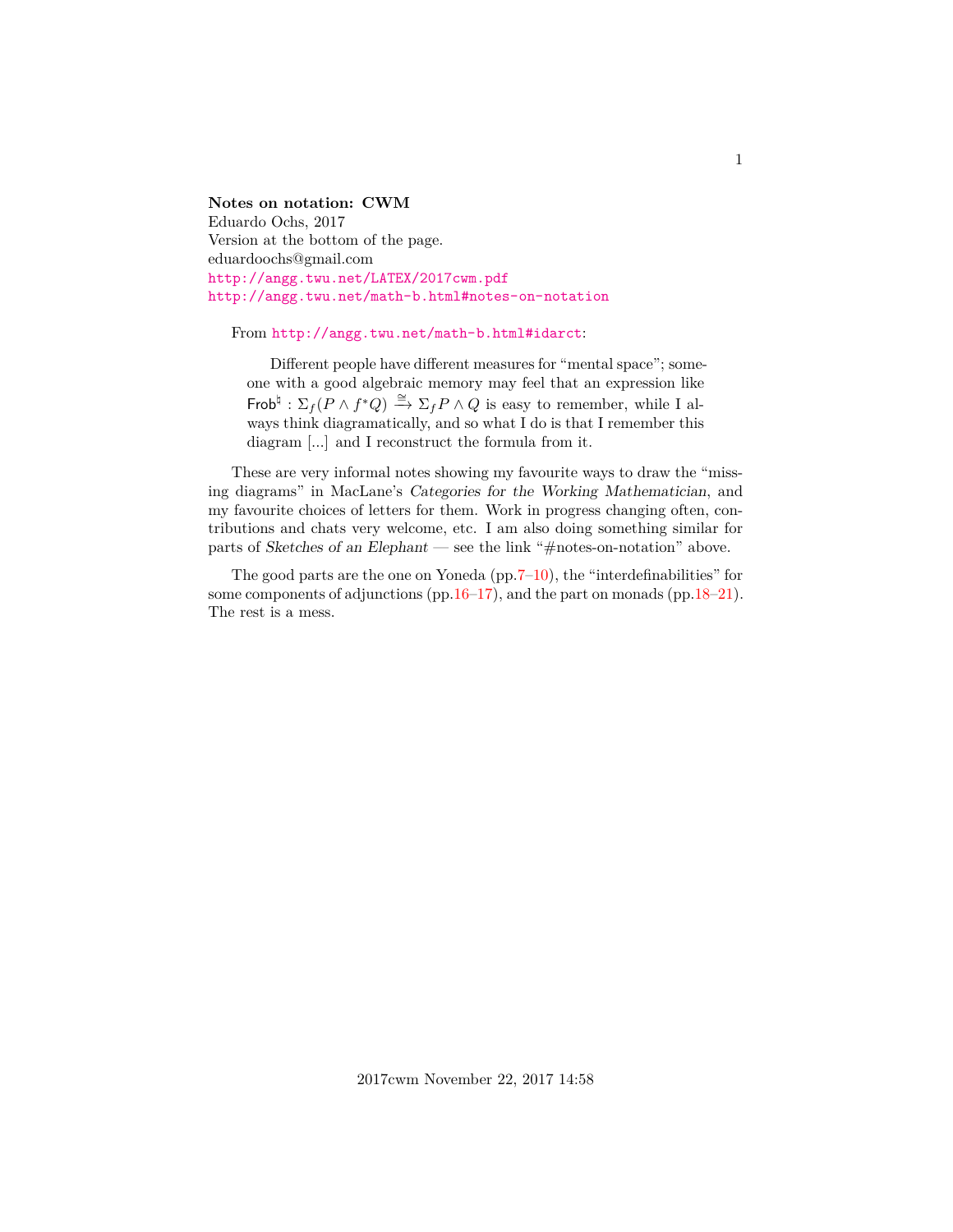CWM2 II. Constructions on Categories p.45: 6. Comma Categories (in my notation)

The most general case is with functors  $\mathbf{A} \stackrel{F}{\to} \mathbf{B} \stackrel{G}{\leftarrow} \mathbf{C}$ . The comma category  $(F \downarrow G)$  is

$$
A \longmapsto FA \xrightarrow{h} GC \longleftarrow{} C
$$
  
\n
$$
\alpha \downarrow \qquad F\alpha \downarrow \qquad F\gamma \qquad \downarrow \gamma
$$
  
\n
$$
A' \longmapsto FA' \xrightarrow{h'} GC' \longleftarrow{} C'
$$
  
\n
$$
(A, h, C)
$$
  
\n
$$
A' \longmapsto FA' \xrightarrow{h'} GC' \longleftarrow{} C'
$$
  
\n
$$
(A', h', C')
$$
  
\n
$$
A \xrightarrow{F} B \xrightarrow{G} B \longleftarrow G
$$
  
\n
$$
(F \downarrow G)
$$

The obtain the other 8 cases I replace the functors  $F$  and  $G$  by Id<sub>B</sub> or  $S_B$ , where  $S_B: 1 \to \mathbf{B}$  is the functor that "selects" the object  $B$  — it takes the only object  $\bullet$  ∈ 1 to *B*. For example,  $(S_B, Id_B)$  is:

$$
\begin{array}{ccc}\n\bullet & \longrightarrow B \longrightarrow B' \longleftarrow B' & (\bullet, h, B') \\
\parallel & \parallel & \parallel & \parallel \\
\downarrow & \parallel & \downarrow & \parallel \\
\downarrow & \parallel & \downarrow & \downarrow \\
\downarrow & \downarrow & \downarrow & \downarrow \\
\downarrow & \downarrow & \downarrow & \downarrow \\
\downarrow & \downarrow & \downarrow & \downarrow \\
\downarrow & \downarrow & \downarrow & \downarrow \\
\downarrow & \downarrow & \downarrow & \downarrow \\
\downarrow & \downarrow & \downarrow & \downarrow \\
\downarrow & \downarrow & \downarrow & \downarrow \\
\downarrow & \downarrow & \downarrow & \downarrow \\
\downarrow & \downarrow & \downarrow & \downarrow \\
\downarrow & \downarrow & \downarrow & \downarrow \\
\downarrow & \downarrow & \downarrow & \downarrow \\
\downarrow & \downarrow & \downarrow & \downarrow \\
\downarrow & \downarrow & \downarrow & \downarrow \\
\downarrow & \downarrow & \downarrow & \downarrow \\
\downarrow & \downarrow & \downarrow & \downarrow \\
\downarrow & \downarrow & \downarrow & \downarrow \\
\downarrow & \downarrow & \downarrow & \downarrow \\
\downarrow & \downarrow & \downarrow & \downarrow \\
\downarrow & \downarrow & \downarrow & \downarrow \\
\downarrow & \downarrow & \downarrow & \downarrow \\
\downarrow & \downarrow & \downarrow & \downarrow \\
\downarrow & \downarrow & \downarrow & \downarrow \\
\downarrow & \downarrow & \downarrow & \downarrow \\
\downarrow & \downarrow & \downarrow & \downarrow \\
\downarrow & \downarrow & \downarrow & \downarrow \\
\downarrow & \downarrow & \downarrow & \downarrow \\
\downarrow & \downarrow & \downarrow & \downarrow \\
\downarrow & \downarrow & \downarrow & \downarrow \\
\downarrow & \downarrow & \downarrow & \downarrow \\
\downarrow & \downarrow & \downarrow & \downarrow \\
\downarrow & \downarrow & \downarrow & \downarrow \\
\downarrow & \downarrow & \downarrow & \downarrow \\
\downarrow & \downarrow & \downarrow & \downarrow \\
\downarrow & \downarrow & \downarrow & \downarrow \\
\downarrow & \downarrow & \downarrow & \downarrow \\
\downarrow & \downarrow & \downarrow & \downarrow \\
\downarrow & \downarrow & \downarrow & \downarrow \\
\downarrow & \downarrow & \downarrow & \downarrow \\
\downarrow & \downarrow & \downarrow & \downarrow \\
\downarrow & \downarrow & \downarrow & \downarrow \\
\downarrow & \downarrow & \downarrow & \downarrow \\
\downarrow & \downarrow & \downarrow & \downarrow \\
\downarrow & \downarrow & \downarrow & \down
$$

Shorthands:

1) Use '\_' in the pairs and triples in the positions where the information there is trivial  $- (\mathrm{id}_{\bullet}, \beta) : (\bullet, h, B') \to (\bullet, h', B'')$  becomes  $(\_, \beta) : (\_, h, B') \to$  $($ ,  $h', B'')$ .

2) Use  $B$  instead of  $S_B$ .

3) Use **B** instead of  $Id_B$ .

The correspondence with the names in CWM is: The comma category  $(F \downarrow G)$ The category  $(B \downarrow \mathbf{B})$  of objects under B The category  $(\mathbf{B} \downarrow B)$  of objects over B The category  $(B \downarrow G)$  of objects G-under B

The category  $(F \downarrow B)$  of objects F-over B

The nine cases:

$$
\begin{array}{ccccccccc}\n(F \downarrow G) & (F \downarrow B) & (F \downarrow B) & & (F \downarrow G) & (F \downarrow G) & (F \downarrow \text{Id}_{B}) & (F \downarrow S_{B}) \\
(B \downarrow G) & (B \downarrow B) & (B \downarrow B) & & & \text{(Id}_{B} \downarrow G) & (\text{Id}_{B} \downarrow \text{Id}_{B}) & (\text{Id}_{B} \downarrow B) \\
(B \downarrow G) & (B \downarrow B) & (B \downarrow B') & & & (S_{B} \downarrow G) & (S_{B} \downarrow \text{Id}_{B}) & (S_{B} \downarrow S_{B'})\n\end{array}
$$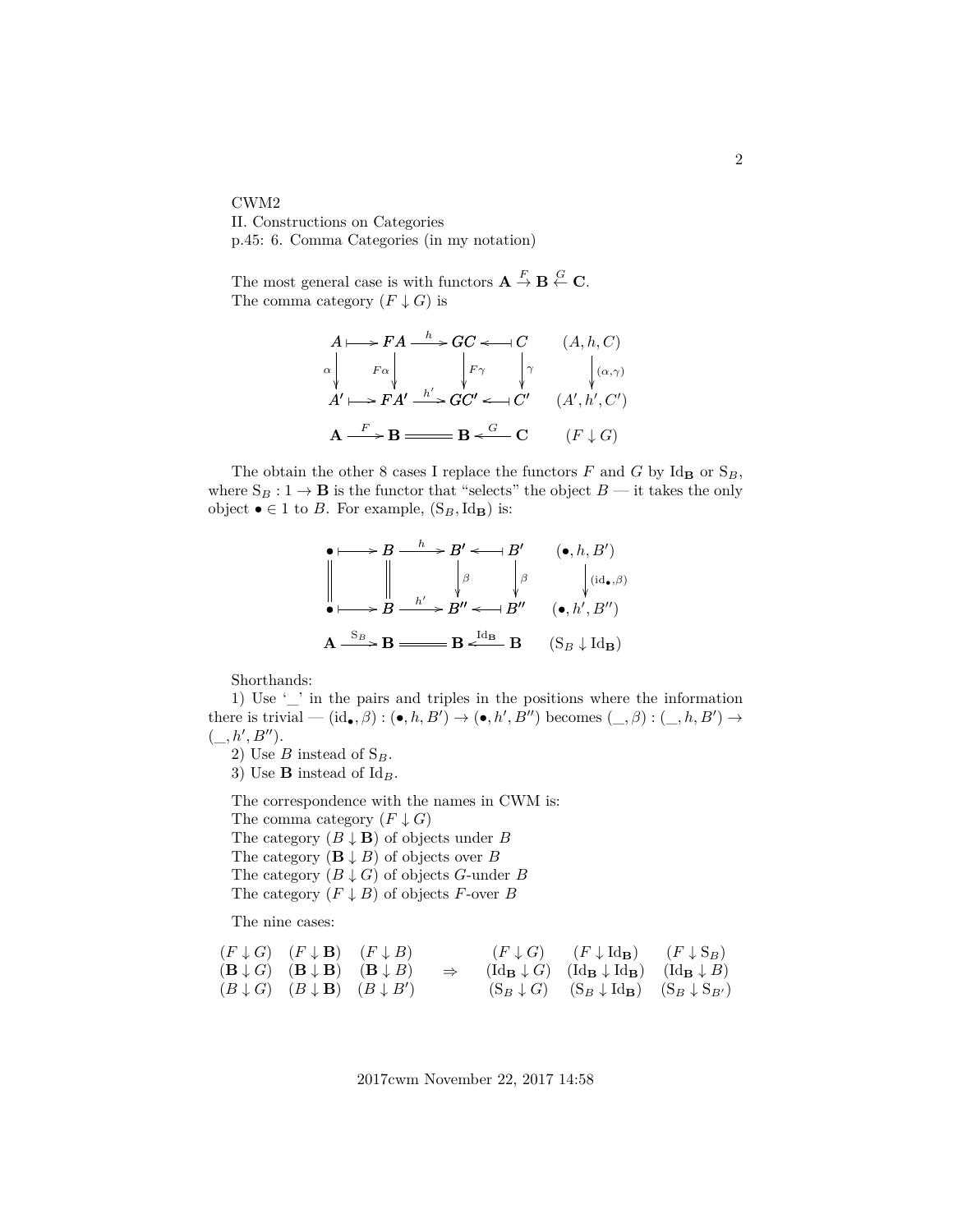CWM2 II. Constructions on Categories p.45: 6. Comma Categories

MacLane uses a notation with lots of names and shorthands.

Fix  $C, b \in C$ . The category  $(b \downarrow C)$  of objects under b has objects like  $\langle f, c \rangle$ , where  $c \in C$  and  $f : b \to c$ . Fix C,  $a \in C$ . The category  $(C \downarrow a)$  of objects over a has objects like  $\langle c, f \rangle$ , where  $c \in C$  and  $f : c \to a$ . Fix C, D,  $b \in C$ .  $S : D \to C$ . The category  $(b \downarrow S)$  of objects S-under b has objects like  $\langle f, d \rangle$ , where  $d \in D$  and  $f : b \to Sd$ . Fix C, E,  $a \in C$ .  $T : E \to C$ . The category  $(T \downarrow a)$  of objects T-over a has objects like  $\langle f, d \rangle$ , where  $d \in D$  and  $f : b \to Sd$ . Fix C, D, E, and S, T with  $E \stackrel{T}{\rightarrow} C \stackrel{S}{\leftarrow} D$ . The comma category  $(T, S)$  has objects like  $\langle e, d, f \rangle$ , where  $d \in D$ ,  $e \in E$  and  $f : Te \rightarrow Sd$ . An object  $b \in C$  may be regarded as a functor  $b: 1 \to C$  with image b. A category C may be regarded as the identity functor  $C \to C$ . We have:

 $(b \downarrow C)$  has objects like  $\langle *, c, f \rangle$ , where  $c \in C$  and  $f : b \to c$ .  $(C \downarrow a)$  has objects like  $\langle c, *, f \rangle$ , where  $c \in C$  and  $f : c \to a$ .  $(b \downarrow S)$  has objects like  $\langle *, d, f \rangle$ , where  $d \in D$  and  $f : b \to Sd$ .  $(T \downarrow a)$  has objects like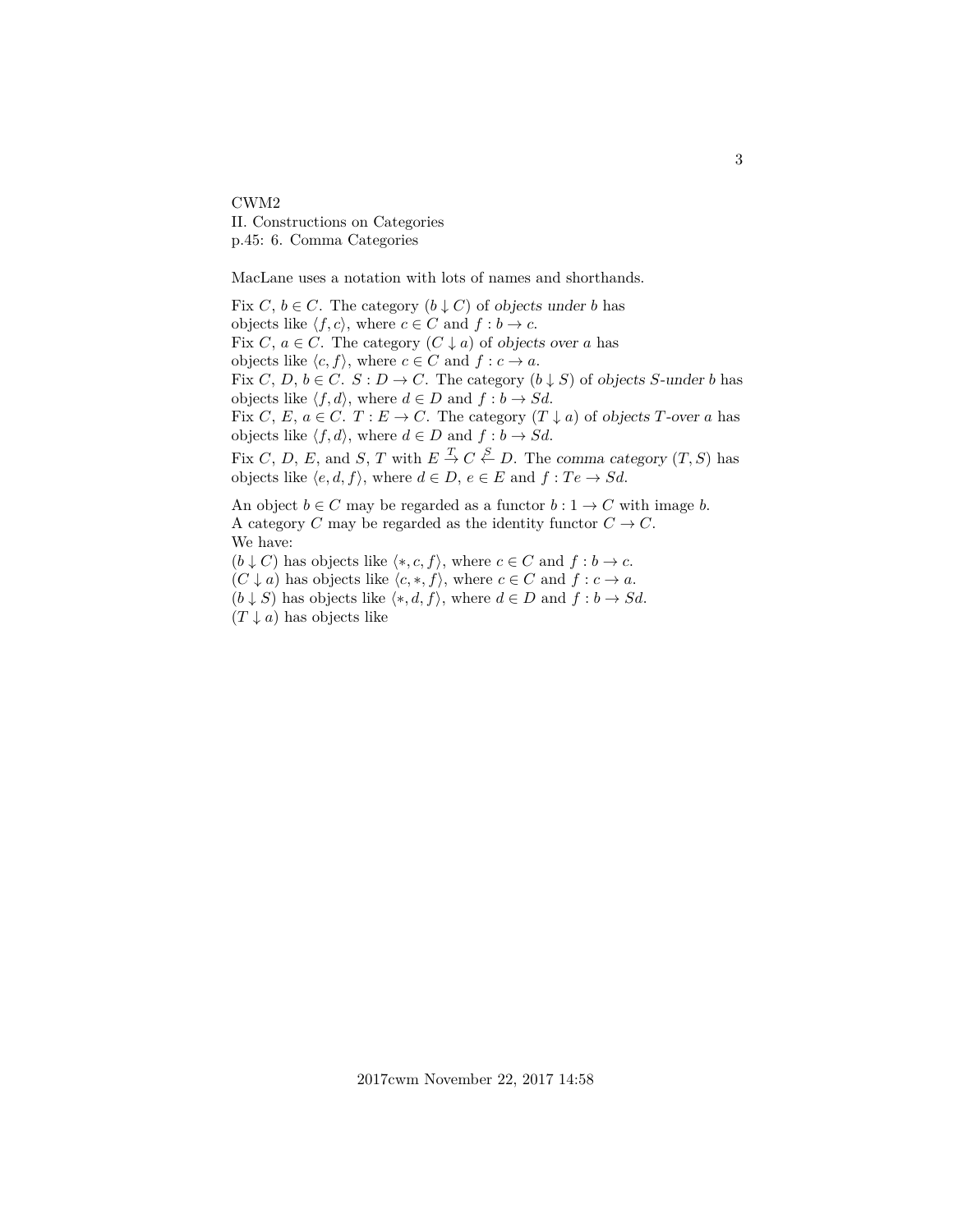CWM2 III. Universals and Limits p.55: Definition: universal arrow from  $c$  to  $S$ 

Fix D, C, S :  $D \to C$ ,  $r \in D$ ,  $c \in C$ . Then we have functors  $D(r, -) : D \to \mathbf{Set}$  and  $C(c, S-) : D \to \mathbf{Set}.$ Every  $u : c \to Sr$  induces a NT  $(S - \circ u) : D(r, -) \to C(c, S-),$  $(S - \circ u)d$  :  $D(r, d) \rightarrow C(c, Sd)$  $f' \rightarrow Sf' \circ u.$ 

We say that a pair  $\langle r, u \rangle$  is a universal arrow from c to S when  $(S - \infty u)$  (i.e.,  $\lambda d. \lambda f'. Sf' \circ u$ ) is a natural isomorphism, i.e., when every  $(S - \circ u)d$  (i.e.,  $\lambda f'.Sf' \circ u$ ) is a bijection. In MacLane's and in my notation:



As comma categories (universal arrows are initial in comma categories):

∗ c ✤ /c Sr <sup>u</sup> / r o ✤ ∗ c ✤ /c Sd <sup>f</sup> /Sd d o ✤ Sf<sup>0</sup> f 0 1 C <sup>c</sup> /C C D o S hr, ui hd, fi f 0 (c ↓ S) • A ✤ /A RB <sup>u</sup> / B o ✤ • A ✤ /A RB<sup>0</sup> g / o B<sup>0</sup> ✤ Rβ β 1 A <sup>S</sup><sup>A</sup> /A A B <sup>o</sup><sup>R</sup> (\_, u, B) (\_, g, B<sup>0</sup> ) (\_,β) (S<sup>A</sup> ↓ R)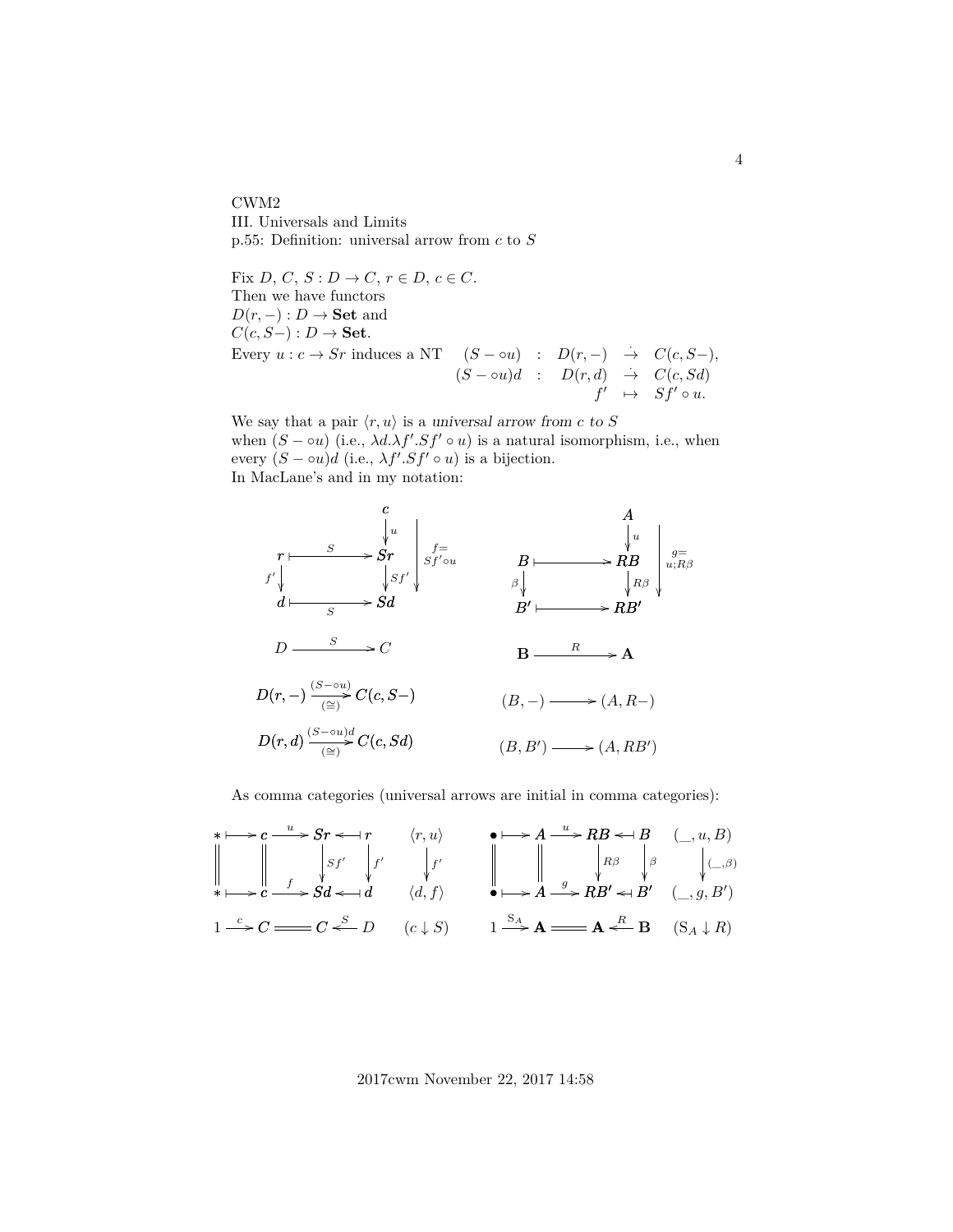CWM2 III. Universals and Limits p.58: Definition: universal arrow from  $S$  to  $c$ 

Fix D, C, S :  $D \to C$ ,  $r \in C$ ,  $c \in C$ . Then we have functors  $D(-, r) : D^{\text{op}} \to \textbf{Set}$  and  $C(S-, c,): D^{\rm op} \to \bf{Set}.$ Every  $v : Sr \to c$  induces a NT  $(v \circ S-) : D(-, r) \to C(S-, c)$ ,  $(v \circ S-)d : D(d,r) \rightarrow C(Sd,c)$  $f' \rightarrow v \circ Sf'.$ 

We say that a pair  $\langle r, v \rangle$  is a universal arrow from S to c when  $(v \circ S-)$  (i.e.,  $\lambda d.\lambda f'.v \circ Sf'$ ) is a natural isomorphism, i.e., when every  $(v \circ S-)d$  (i.e.,  $\lambda f'.v \circ Sf'$ ) is a bijection.



5

2017cwm November 22, 2017 14:58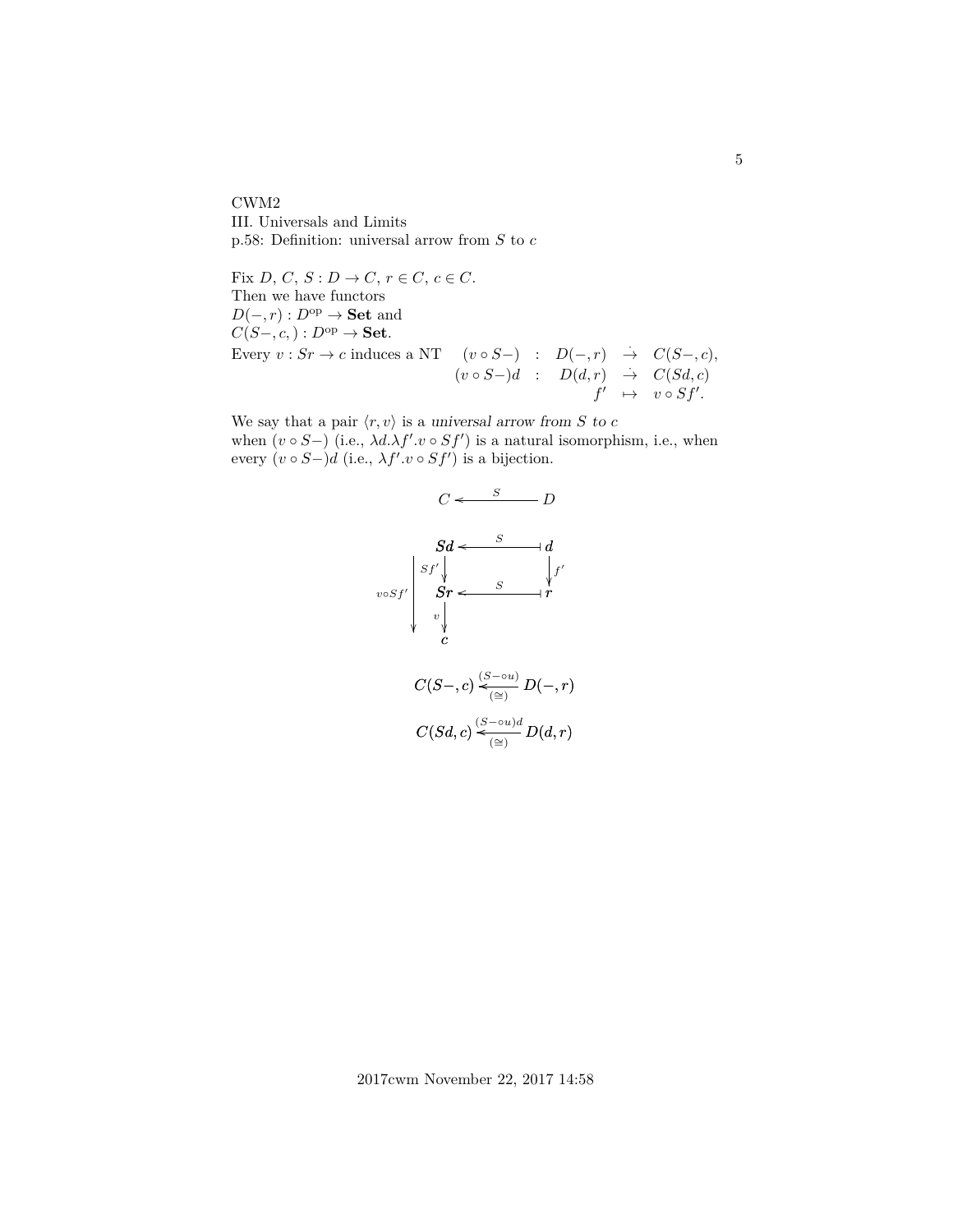CWM2 III. Universals and Limits p.57: universal element

Fix  $D, H: D \rightarrow$  Set. A universal element of H is a pair  $\langle r, e \rangle$ Then we have a functor  $D(r, -) : D \to \mathbf{Set}.$ Every  $e \in Hr$ , which can be seen as an arrow  $e : * \to Hr$ , ...induces a NT  $((H-)e)$  :  $D(r,-)?$   $\rightarrow$   $C(c, S-)$ ?,  $((H-)e)d$  :  $D(r,d) \rightarrow Hd$  $f \mapsto (Hf)e$ ?.

We say that a pair  $\langle r, u \rangle$  is a universal arrow from c to S when  $(S - \infty u)$  (i.e.,  $\lambda d. \lambda f'. Sf' \circ u$ ) is a natural isomorphism, i.e., when every  $(S - \circ u)d$  (i.e.,  $\lambda f'.Sf' \circ u)$  is a bijection.

$$
D \xrightarrow{H} \text{Set}
$$
\n
$$
r \xrightarrow{\text{Set}}
$$
\n
$$
r \xrightarrow{\text{Set}}
$$
\n
$$
r \xrightarrow{\text{Set}}
$$
\n
$$
Hr
$$
\n
$$
f \downarrow \text{Hf}
$$
\n
$$
d \xrightarrow{\text{Set}}
$$
\n
$$
D(r, -) \xrightarrow{\text{(S-ou)}} H
$$
\n
$$
D(r, d) \xrightarrow{\text{(S-ou)}}
$$
\n
$$
Hd
$$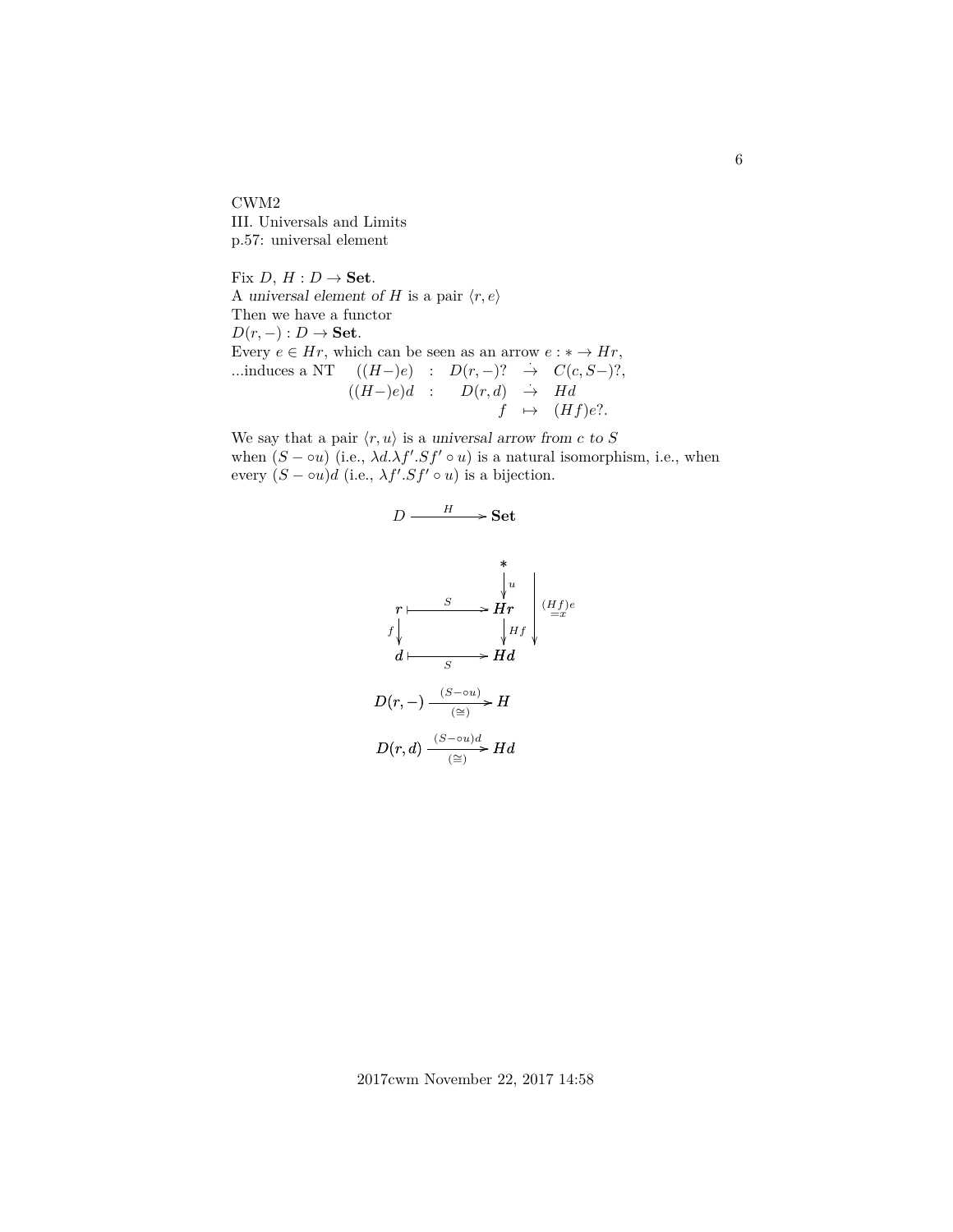CWM2 III. Universals and Limits p.59: 2. The Yoneda Lemma **The lemma behind Yoneda, in my notation**

$$
B \longmapsto RB
$$
  
\n
$$
B \longmapsto RB
$$
  
\n
$$
D \sqrt{\Uparrow} U
$$
  
\n
$$
(B, -) \xrightarrow[S^{\sim} (A, R-)
$$

A

There is a bijection between morphisms  $\eta : A \to RB$ and natural transformations  $S : (B, -) \to (A, R-)$ . D is  $SCf := \eta$ ; Rf, i.e.,  $S := \lambda C.\lambda f.(\eta; Rf)$  and  $D := \lambda \eta.\lambda C.\lambda f.(\eta; Rf)$ . U is  $\epsilon := SBid_B$ , i.e.,  $U := \lambda S.SBid_B$ . We want to check that  $U(D\eta) = \eta$  and  $D(US) = S$ . Using just (untyped)  $\lambda$ -calculus we can prove  $U(D\eta) = \eta$  easily, but the proof of  $D(US) = S$  stops halfway...

$$
U(D\eta) = (\lambda S.SB(\mathrm{id}_B))((\lambda \eta.\lambda C.\lambda f.(\eta; Rf))(\eta))
$$
  
\n
$$
= (\lambda S.SB(\mathrm{id}_B))(\lambda C.\lambda f.(\eta; Rf))
$$
  
\n
$$
= (\lambda C.\lambda f.(\eta; Rf))B(\mathrm{id}_B)
$$
  
\n
$$
= (\lambda f.(\eta; Rf))(\mathrm{id}_B)
$$
  
\n
$$
= \eta; R(\mathrm{id}_B)
$$
  
\n
$$
= \eta; \mathrm{id}_{RB}
$$
  
\n
$$
= \eta
$$

$$
D(US) = (\lambda \eta . \lambda C. \lambda f.(\eta; Rf))(SB(\mathrm{id}_B))
$$
  
= \lambda C. \lambda f.((SB(\mathrm{id}\_B)); Rf)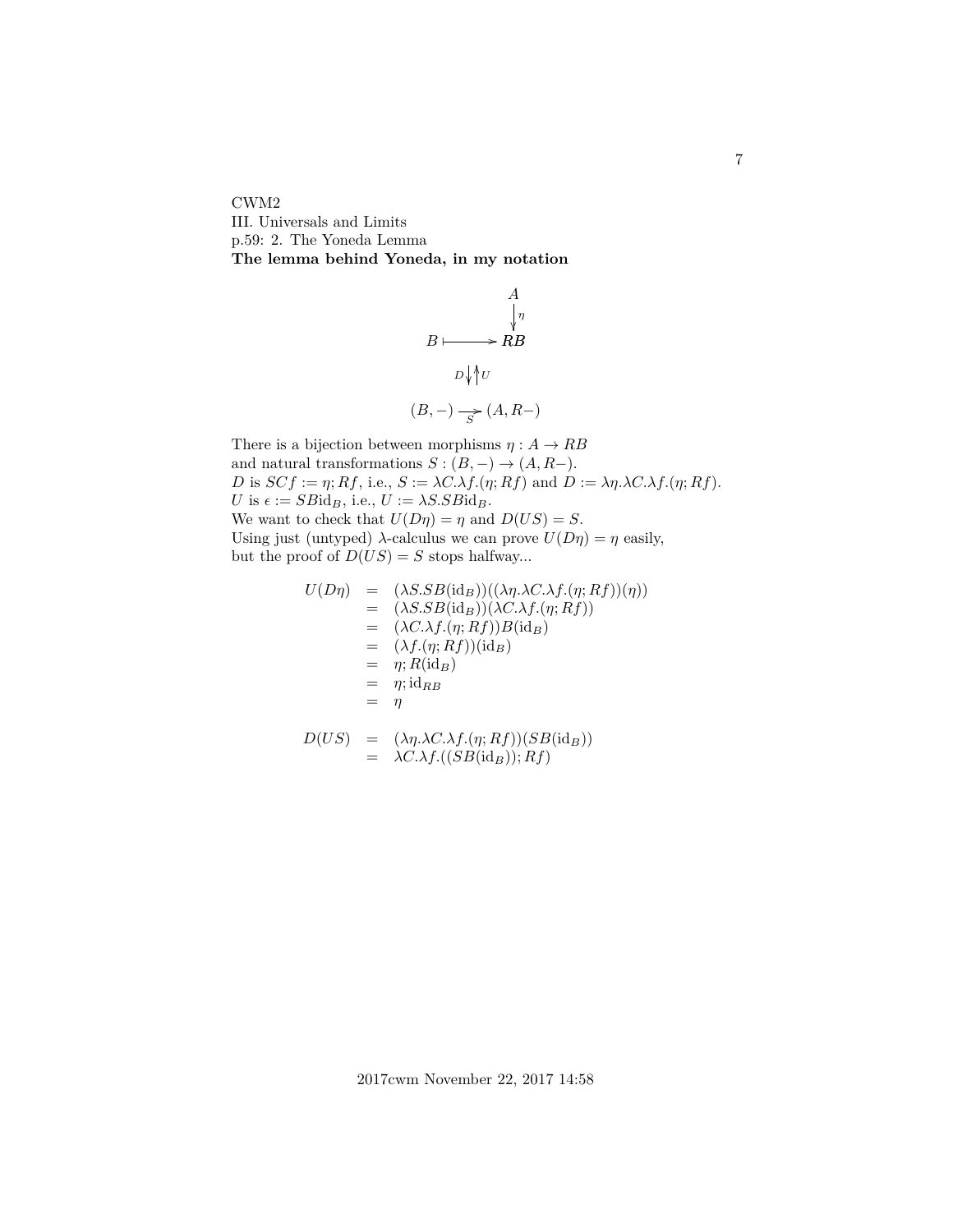CWM2 III. Universals and Limits p.59: 2. The Yoneda Lemma **The lemma behind Yoneda, in my notation (2)** We need the naturality (a.k.a. the "condition on squares") of  $S$ :

B RB ✤ / C RC ✤ / D RD ✤ / B C f D g A η Rf Rg h (B, −) (A, R−) <sup>S</sup> / C D g (B, C) (A, RC) SC ) / (B, D) λg.(f;g) (A, RD) λh.(h;Rg) ) SD / f SCf ✤ / (SCf); Rg ❴ f f; g ❴ g SD(f; g) ✤ /

which yields  $(SCf)$ ;  $Rg = SD(f; g)$ . Substituting  $\begin{bmatrix} C:=B \\ f:=cl_B \\ f:=cl_B \\ g:=f \end{bmatrix}$  in that we get  $(SB(\mathrm{id}_B)); Rf = SC(\mathrm{id}_B; f)$ , and so:

$$
D(US) = (\lambda \eta. \lambda C. \lambda f.(\eta; Rf))(SB(\mathrm{id}_B))
$$
  
=  $\lambda C. \lambda f. ((SB(\mathrm{id}_B)); Rf)$   
=  $\lambda C. \lambda f. SC(\mathrm{id}_B; f)$   
=  $\lambda C. \lambda f. SCf$   
= S.

The last step can be explained as:

$$
D(US)Cf = (\lambda C.\lambda f.SCf)Cf
$$
  
= (\lambda f.SCf)f  
= SCf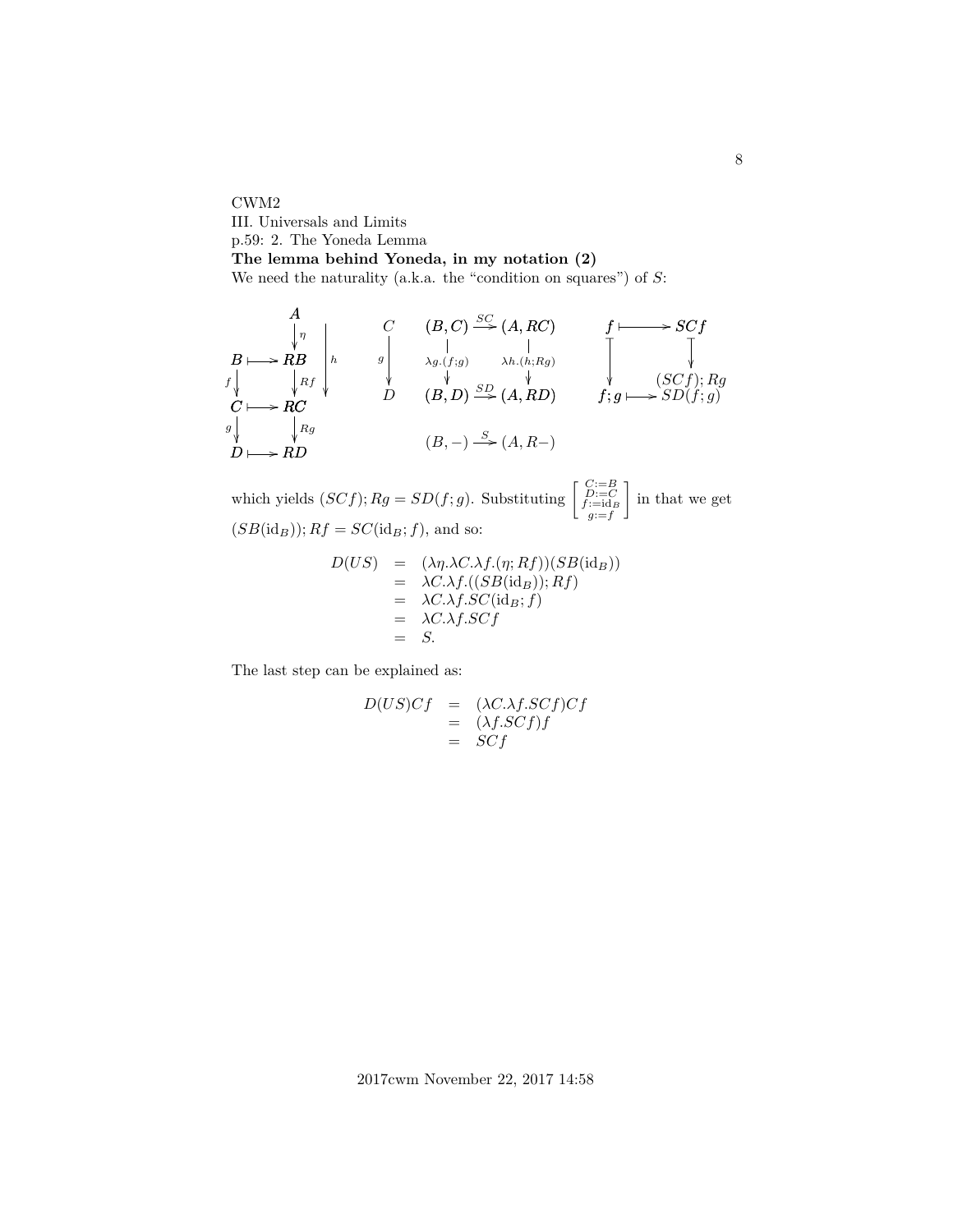CWM2 III. Universals and Limits p.59: 2. The Yoneda Lemma p.61: Lemma (Yoneda). **Yoneda in my notation:**

C RC ✤ / A α C RC ✤ / 1 r C (B, C) ✤ / 1 f (C, −) (A, R−) T / (C, −) (1 / , R −) R OO ) T 0 ! ❉ ❉ ❉ ❉ ❉ ❉ ❉ ❉ ❉ ❉ (C, −) (1 / ,(B, −)) (B, −) OO ) f ∗ # ● ● ● ● ● ● ● ● ● ● OO OO y Y OO / /

Left part:

Fix categories **A** and **C**, a functor  $R: \mathbf{C} \to \mathbf{A}$ , and objects  $A \in \mathbf{A}$ ,  $C \in \mathbf{C}$ . We have functors  $(C, -): \mathbf{C} \to \mathbf{Set}$  and  $(A, R-) : \mathbf{C} \to \mathbf{Set}$ . Each map  $\alpha : A \to RC$  induces a NT  $T : (C, -) \to (A, R-)$  and vice-versa. The formulas are  $T := \lambda D : \mathbf{C}.\lambda f : (C, D) . (a; Rf)$  and  $\alpha = T_C(\mathrm{id}_C)$ , and the  $\downarrow \uparrow$  is a bijection.

Middle part:

We take the left part and substitute  $\mathbf{A} := \mathbf{Set}$  and  $A := 1$ . The functor  $R$  becomes a functor from  $C$  to Set. There is a natural iso ( $\langle \updownarrow \rangle$ , unnamed) between the functors  $(1, R-)$  and R. We have a bijection between arrows  $r: 1 \rightarrow RC$  (or elements of RC) and natural transformations  $T' : (C, -) \to R$ . The Yoneda map 'y' in ' $\downarrow \uparrow y$ ' is a bijection  $y : \text{Nat}((C, -), R) \cong RC$ .

Right part:

Choose an object  $B \in \mathbb{C}$ . Take the middle part and substitute  $R := (B, -)$ . We get a bijection  $Y \downarrow \uparrow$  between maps  $f : B \to C$  and NTs

 $f^* : (C, -) \to (B, -)$ . The Yoneda Functor  $Y : \mathbf{C}^{op} \to \mathbf{Set}^{\mathbf{C}}$  behaves as:

$$
\begin{array}{ccc}\nB & B^{\text{op}} \mapsto (B, -) \\
f \downarrow & f^{\text{op}} \uparrow & \uparrow \gamma f \\
C & C^{\text{op}} \mapsto (C, -)\n\end{array}
$$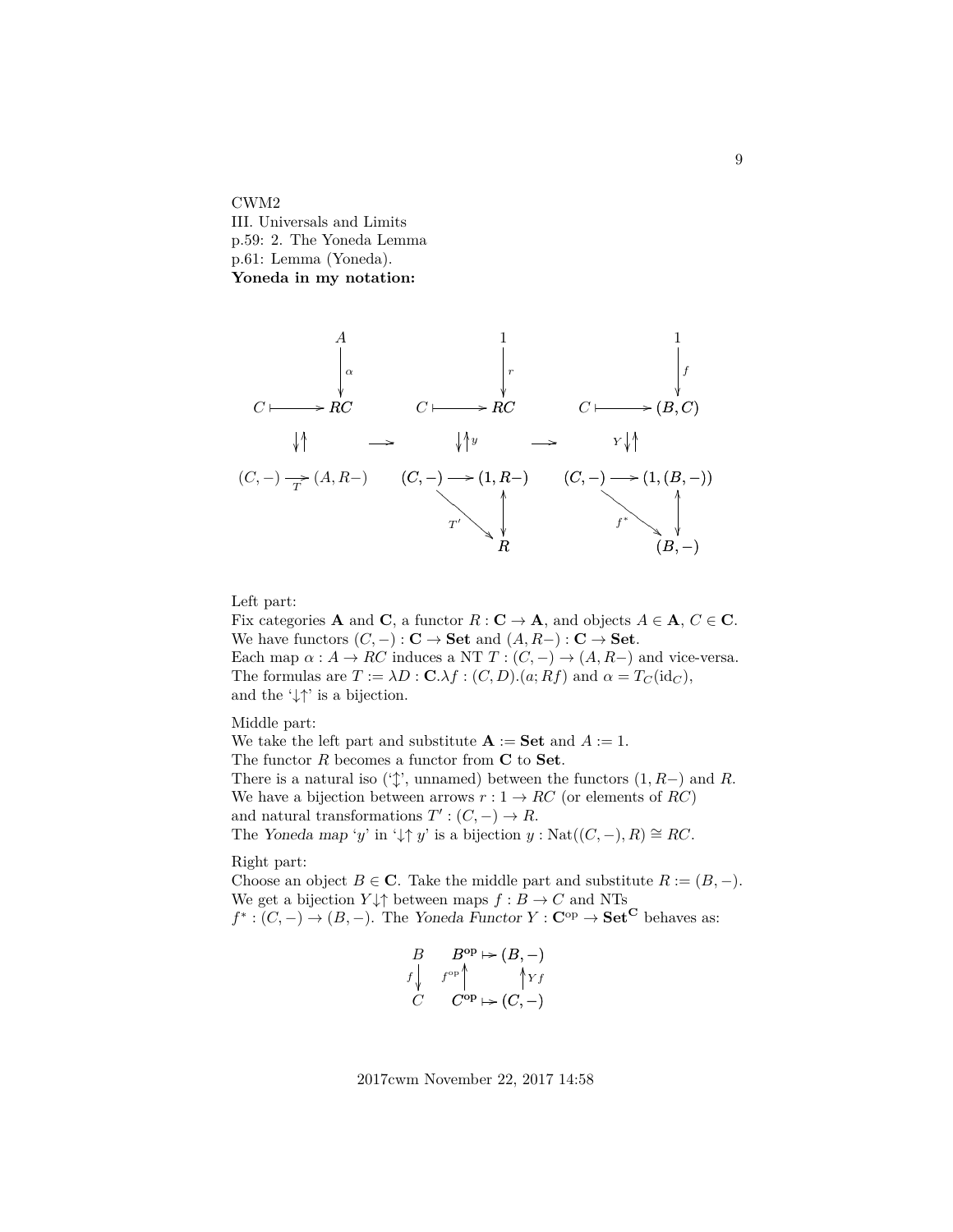CWM2 III. Universals and Limits p.59: 2. The Yoneda Lemma p.61: Lemma (Yoneda).

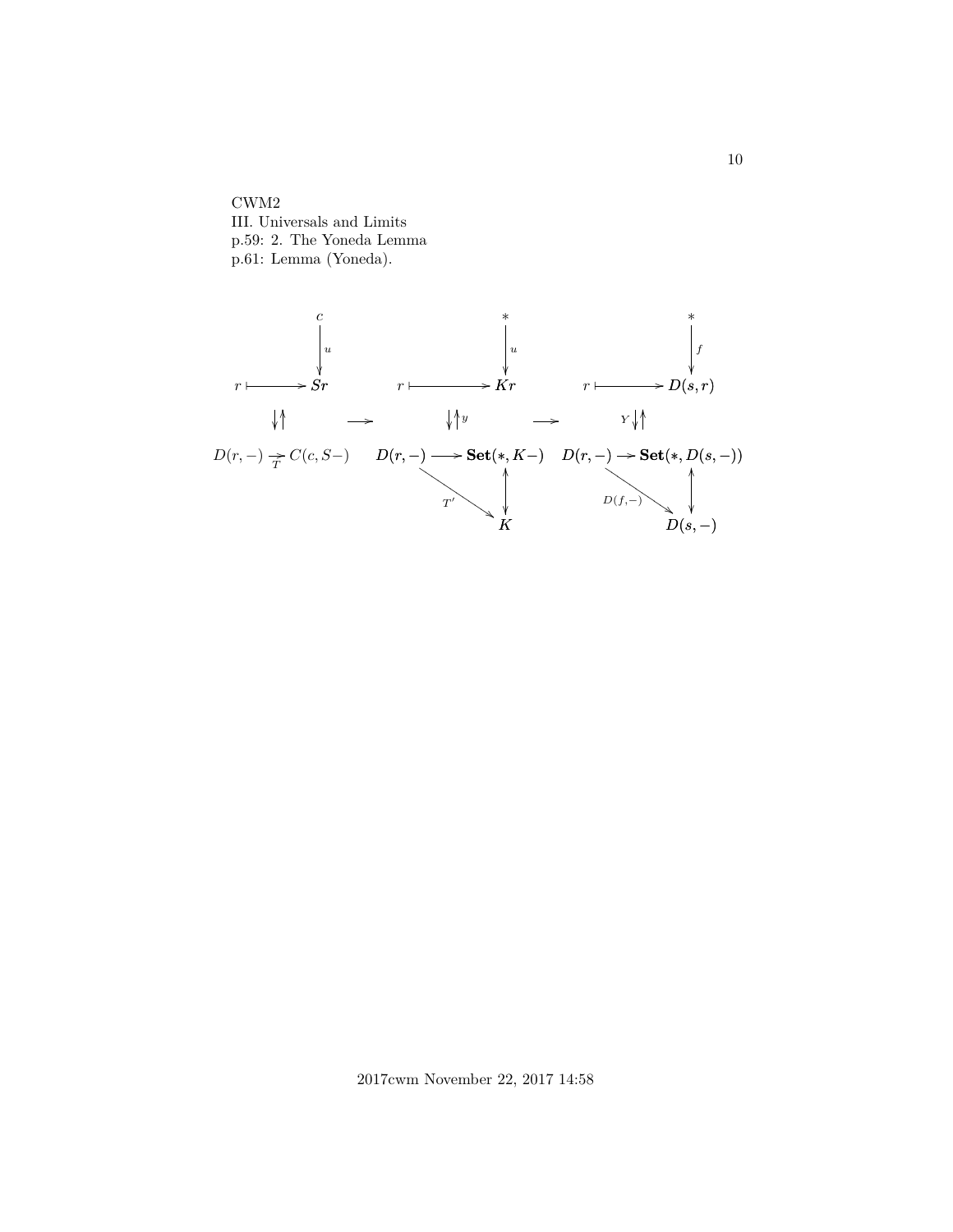CWM2 III. Universals and Limits p.59: 2. The Yoneda Lemma Proposition 1

$$
D \xrightarrow{\qquad S} C
$$
\n
$$
r \xrightarrow{\qquad C} S \rightharpoonup S \rightharpoonup S \rightharpoonup S \rightharpoonup S \rightharpoonup S \rightharpoonup S \rightharpoonup S \rightharpoonup S \rightharpoonup S \rightharpoonup S \rightharpoonup S \rightharpoonup S \rightharpoonup S \rightharpoonup S \rightharpoonup S \rightharpoonup S \rightharpoonup S \rightharpoonup S \rightharpoonup S \rightharpoonup S \rightharpoonup S \rightharpoonup S \rightharpoonup S \rightharpoonup S \rightharpoonup S \rightharpoonup S \rightharpoonup S \rightharpoonup S \rightharpoonup S \rightharpoonup S \rightharpoonup S \rightharpoonup S \rightharpoonup S \rightharpoonup S \rightharpoonup S \rightharpoonup S \rightharpoonup S \rightharpoonup S \rightharpoonup S \rightharpoonup S \rightharpoonup S \rightharpoonup S \rightharpoonup S \rightharpoonup S \rightharpoonup S \rightharpoonup S \rightharpoonup S \rightharpoonup S \rightharpoonup S \rightharpoonup S \rightharpoonup S \rightharpoonup S \rightharpoonup S \rightharpoonup S \rightharpoonup S \rightharpoonup S \rightharpoonup S \rightharpoonup S \rightharpoonup S \rightharpoonup S \rightharpoonup S \rightharpoonup S \rightharpoonup S \rightharpoonup S \rightharpoonup S \rightharpoonup S \rightharpoonup S \rightharpoonup S \rightharpoonup S \rightharpoonup S \rightharpoonup S \rightharpoonup S \rightharpoonup S \rightharpoonup S \rightharpoonup S \rightharpoonup S \rightharpoonup S \rightharpoonup S \rightharpoonup S \rightharpoonup S \rightharpoonup S \rightharpoonup S \rightharpoonup S \rightharpoonup S \rightharpoonup S \rightharpoonup S \rightharpoonup S \rightharpoonup S \rightharpoonup S \rightharpoonup S \rightharpoonup S \rightharpoonup S \rightharpoonup S \rightharpoonup S \rightharpoonup S \rightharpoonup S \rightharpoonup S \rightharpoonup S \rightharpoonup S \rightharpoonup S \rightharpoonup S \rightharpoonup S \rightharpoonup S \rightharpoonup S \
$$



2017cwm November 22, 2017 14:58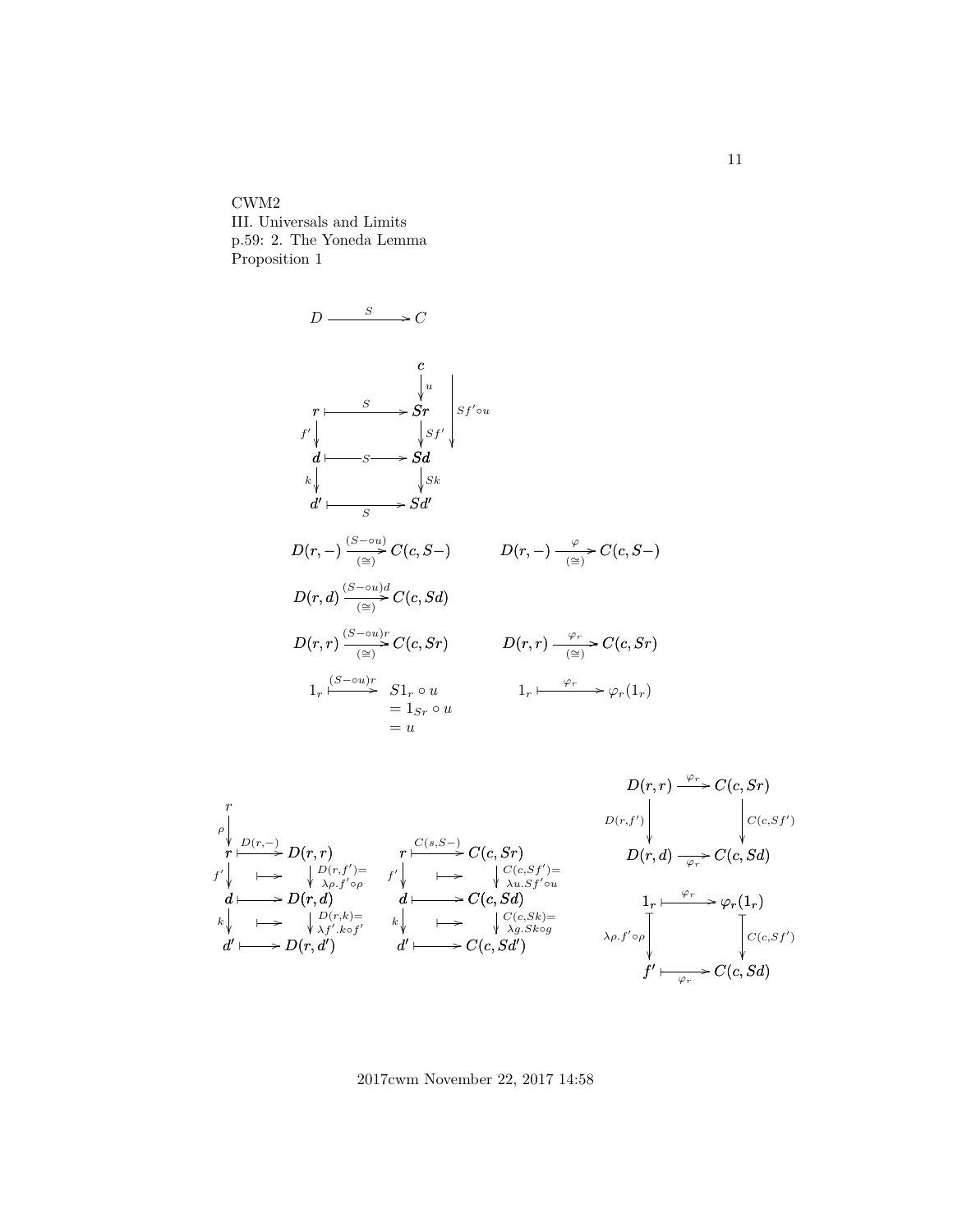CWM2 III. Universals and Limits p.59: 2. The Yoneda Lemma p.60: Proposition 2



12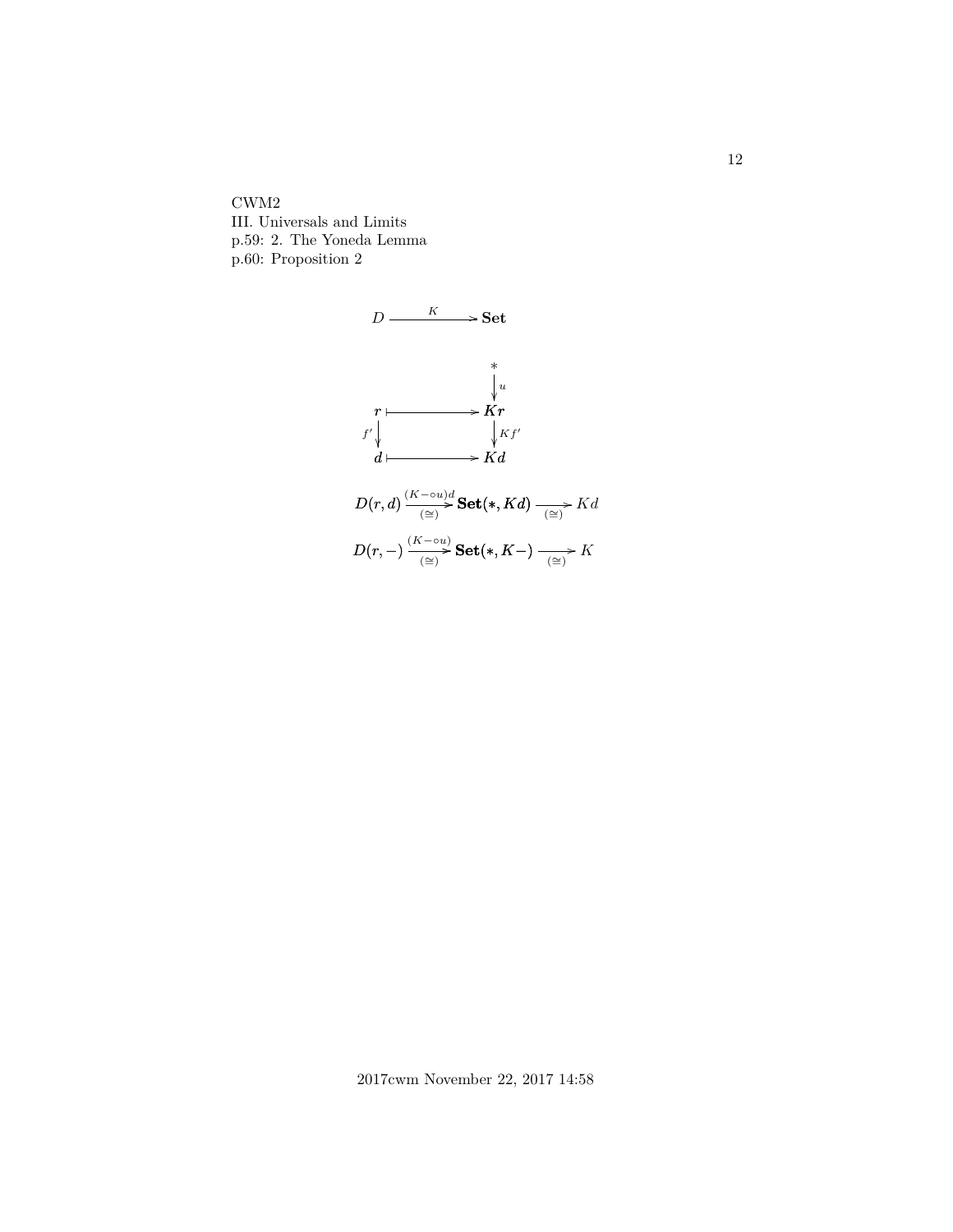Yoneda: GF  $f$  :  $A \rightarrow B$  $Nat(yB, F) \rightarrow Nat(yA, F)$  $c \mapsto c \circ (f \circ -) \quad : \quad yA \to F$  $c \circ (f \circ -)_C : yAC \to FC$ :  $\mathbf{C}(C, A) \rightarrow FC$  $g \longrightarrow \operatorname{Cat}_c(f \circ g)$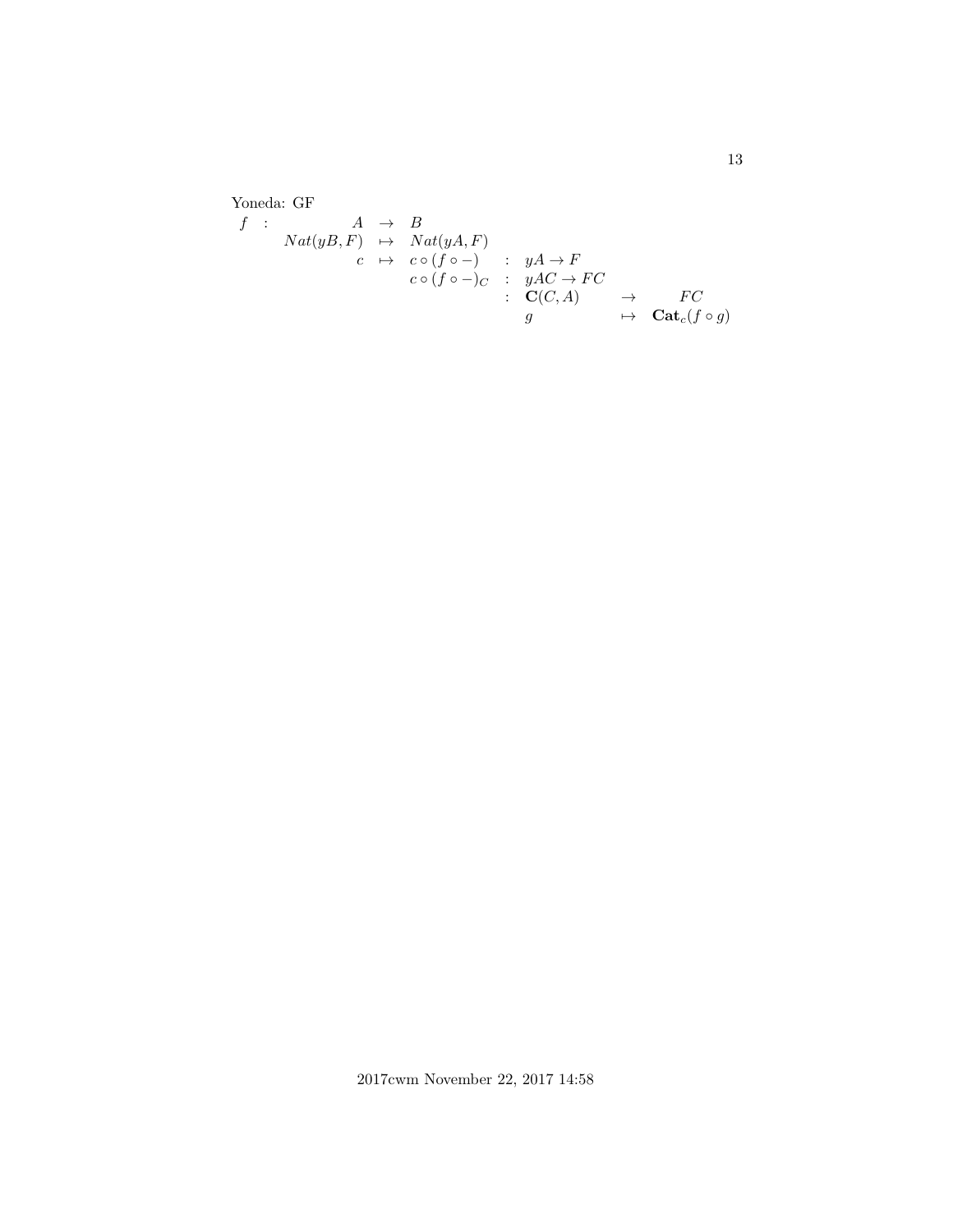CWM2 IV. Adjoints p.79: Adjunctions

Fix X, A,  $F: X \to A$ ,  $G: A \to X$ . Then we have functors  $A(F-,-): X^{\text{op}} \times A \to \mathbf{Set}$  and  $X(-, G-) : X^{op} \times A \to \mathbf{Set}.$ An adjunction from X to A is a triple  $\langle F, G, \varphi \rangle : X \to A$ where  $\varphi: A(F-,-) \to X(-,G-)$  is a natural iso, i.e., for all  $x \in X$ ,  $a \in A$  this is a bijection:  $\varphi_{x,a} : A(Fx, a) \to X(x, Ga)$ and  $\varphi$  is natural in the sense that...

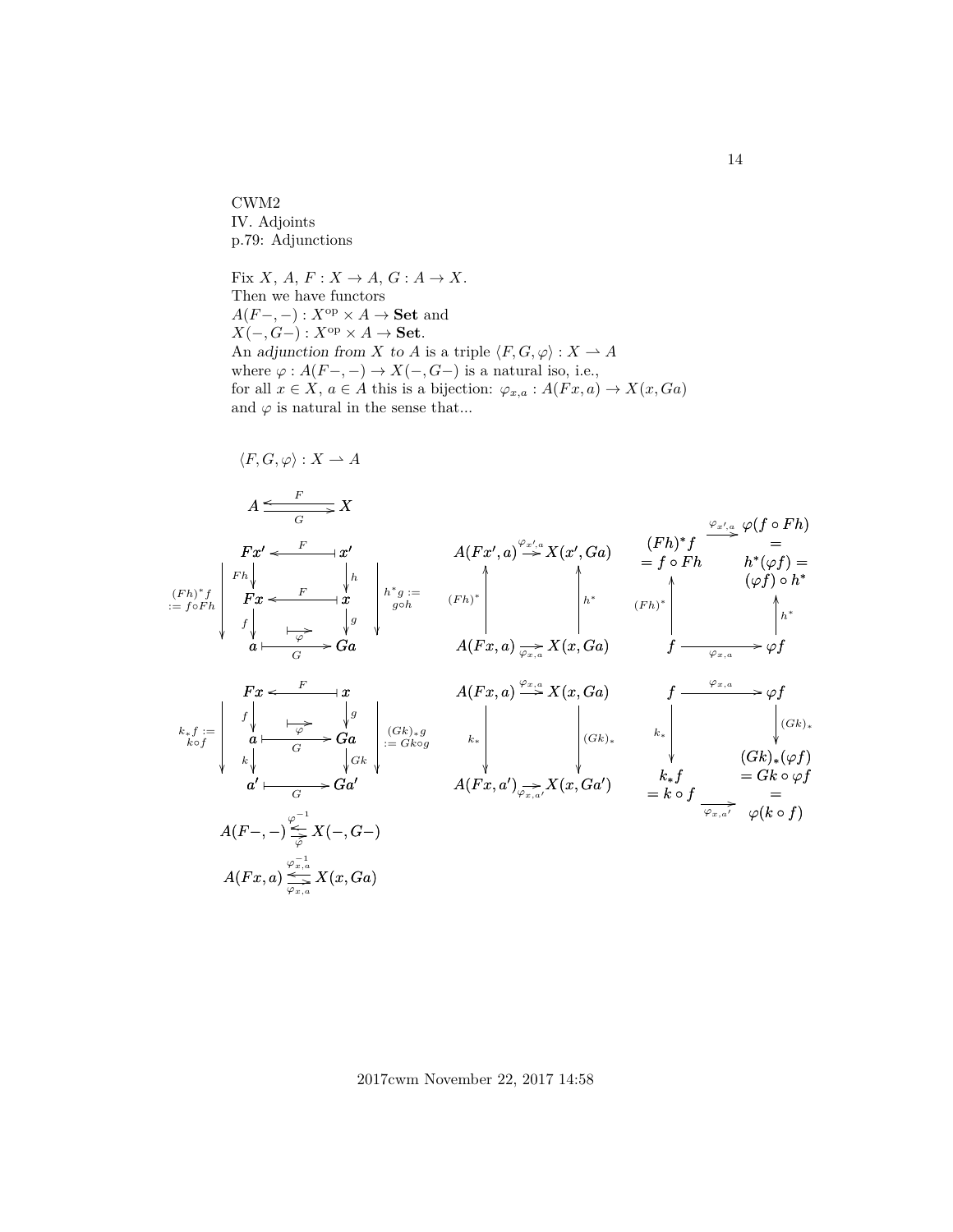CWM2 IV. Adjoints p.79: Adjunctions - the naturality of  $\varphi$ 

Fix  $X,$   $A,$   $F: X \rightarrow A,$   $G: A \rightarrow X,$   $\langle F, G, \varphi \rangle : X \rightharpoonup A.$ Remember that we have functors  $A(F-,-): X^{\text{op}} \times A \to \mathbf{Set}$  and  $X(-, G-) : X^{op} \times A \to \mathbf{Set},$ and  $\varphi: A(F-,-) \to X(-,G-)$  is a natural transformation (and a natural iso)...

Let  $\langle h, k \rangle : \langle x, a \rangle \to \langle x', a' \rangle$  be a morphism in  $X^{\text{op}} \times A$ . The naturality of  $\varphi$  is easier to see in this diagram:

$$
\langle F, G, \varphi \rangle : X \to A
$$
\n
$$
A \xrightarrow{\epsilon} X
$$
\n
$$
F x' \xleftarrow{\epsilon} x'
$$
\n
$$
F n \downarrow \qquad A(F-, -) \langle x, a \rangle \xrightarrow{\varphi(a, x)} X(-, G-) \langle x, a \rangle
$$
\n
$$
F x \xleftarrow{\epsilon} x'
$$
\n
$$
A(F-, -) \langle x, a \rangle \xrightarrow{\varphi(a, x)} X(-, G-) \langle x, a \rangle
$$
\n
$$
\downarrow x \langle -, G- \rangle \langle x, a \rangle
$$
\n
$$
\downarrow x \langle -, G- \rangle \langle x, a \rangle
$$
\n
$$
\downarrow x \langle -, G- \rangle \langle x, a \rangle
$$
\n
$$
\downarrow x \langle -, G- \rangle \langle x, a \rangle
$$
\n
$$
\downarrow x \langle -, G- \rangle \langle x, a \rangle
$$
\n
$$
\downarrow x \langle -, G- \rangle \langle x, a \rangle
$$
\n
$$
\downarrow x \langle -, G- \rangle \langle x, a \rangle
$$
\n
$$
\downarrow x \langle -, G- \rangle \langle x, a \rangle
$$
\n
$$
\downarrow x \langle -, G- \rangle \langle x, a \rangle
$$
\n
$$
\downarrow x \langle x, G a \rangle
$$
\n
$$
\downarrow x \langle x, G a \rangle
$$
\n
$$
\downarrow x \langle x, G a \rangle
$$
\n
$$
\downarrow x \langle x, G a \rangle
$$
\n
$$
\downarrow x \langle x, G a \rangle
$$
\n
$$
\downarrow x \langle x, G a \rangle
$$
\n
$$
\downarrow x \langle x, G a \rangle
$$
\n
$$
\downarrow x \langle x, G a \rangle
$$
\n
$$
\downarrow x \langle x, G a \rangle
$$
\n
$$
\downarrow x \langle x, G a \rangle
$$
\n
$$
\downarrow x \langle x, G a \rangle
$$
\n
$$
\downarrow x \langle x, G a \rangle
$$
\n
$$
\downarrow x \langle x, G a \rangle
$$
\n
$$
\downarrow x \langle x, G a \rangle
$$
\n
$$
\downarrow x \langle x, G a \rangle
$$
\n
$$
\downarrow x \langle x, G a \rangle
$$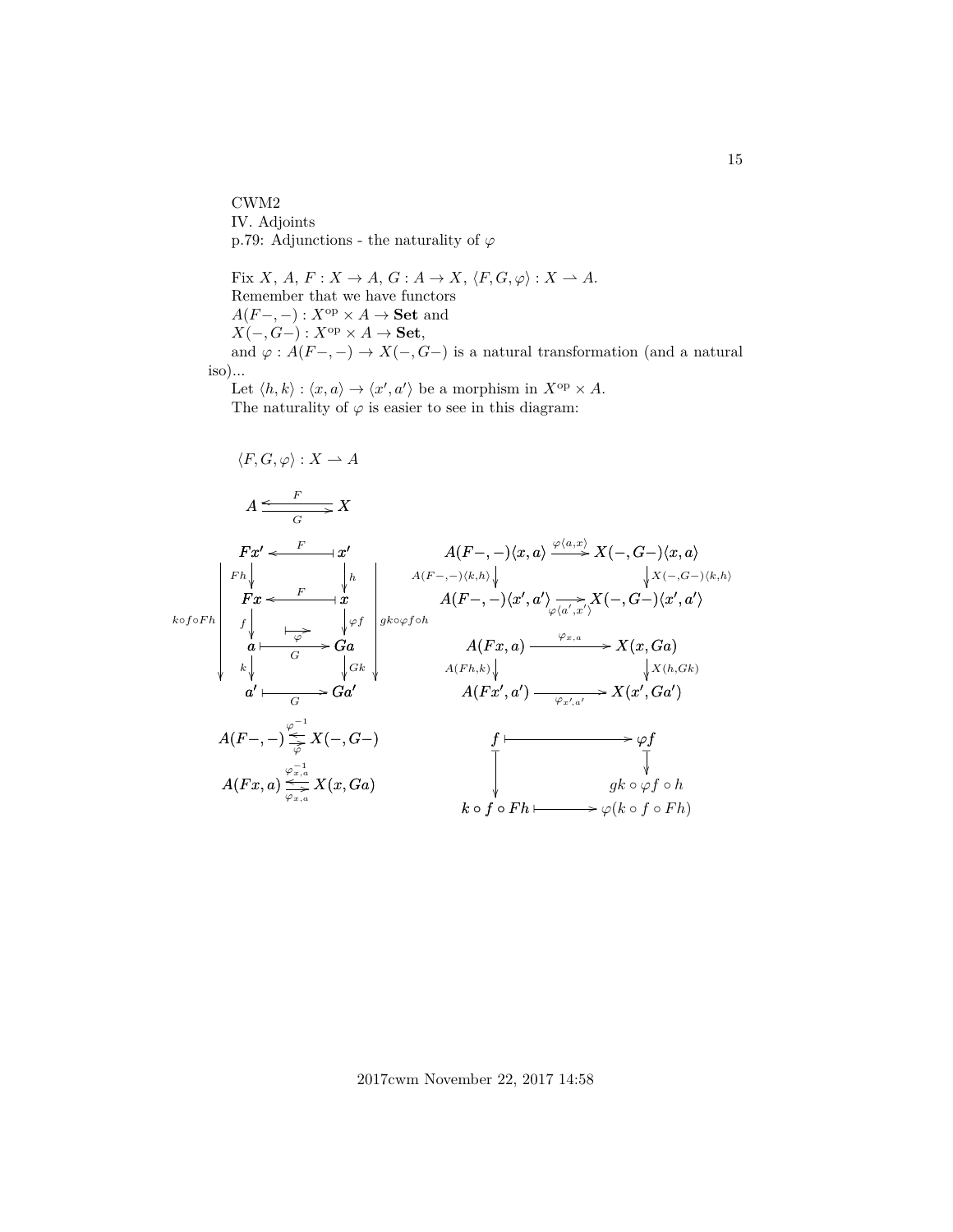CWM2

IV. Adjoints p.82: Adjunctions - interdefinabilities (In MacLane's notation; unrevised)



Theorem 2.  $\langle L, R, \sharp \rangle : \mathbf{A} \to \mathbf{B}$  is completely determined by: (i)  $L, R, \eta$ , with each  $\eta_A$  universal (ii)  $G, F_0$  and universal arrows  $\eta_A$ (iii)  $F, G, \epsilon$  with each  $\epsilon_a$  universal (iv)  $F, G_0$  and universal arrows  $\epsilon_a$ (v)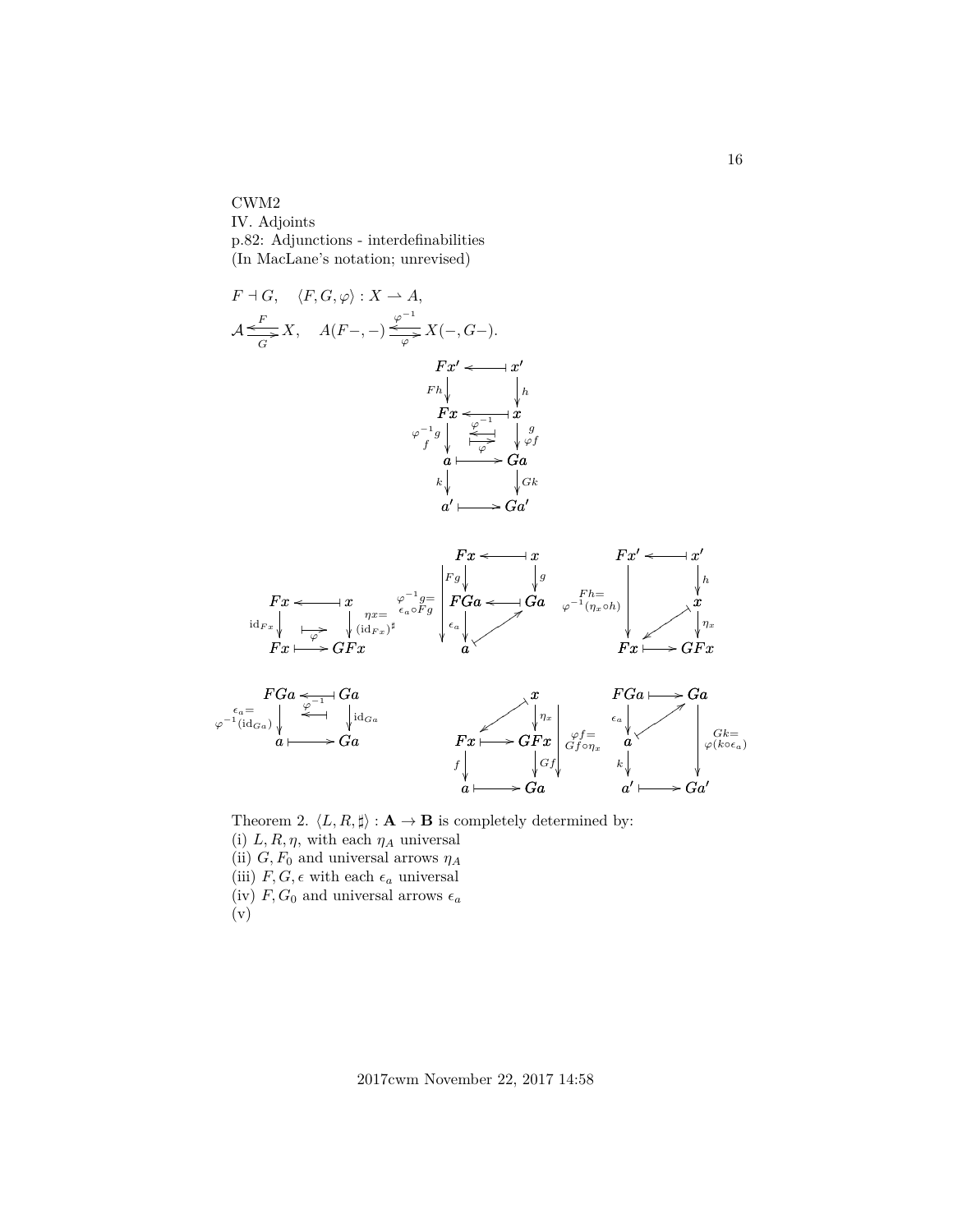CWM2 IV. Adjoints p.82: Adjunctions - interdefinabilities (In my notation)

L a R, hL, R, ]i : A → B, B o L R /A, B(L−, −) o [ ] /A(−, R−). LA<sup>0</sup> o A<sup>0</sup> ✤ LA Lα A α LA o ✤ B g [ f RB g f ] o [ ✤ ] B ✤ / B0 β RB<sup>0</sup> Rβ ✤ / LA A o ✤ LA LA idLA RLA ηA= (idLA) ] LA ✤ / ✤ ] LRB RB o ✤ LRB B B= (idRB) β RB idRB B ✤ / o ✤ LA A o ✤ LA LRB Lg RB g LRB o ✤ B <sup>B</sup> : ✹tttttttt g [= Lg;<sup>B</sup> A LA ✹ zt t t t t t t RLA η<sup>A</sup> LA ✤ / B RB B ✤ / f Rf f ]= ηA;Rf LA<sup>0</sup> o A<sup>0</sup> ✤ LA Lα= (α;ηA) [ A α ✹ zt t t t t t t RLA η<sup>A</sup> LA ✤ / LRB RB ✤ / B <sup>B</sup> : ✹tttttttt RB<sup>0</sup> B0 ✤ / Rβ= B;β β 

Theorem 2.  $\langle L, R, \sharp \rangle : \mathbf{A} \to \mathbf{B}$  is completely determined by: (i)  $L, R, \eta$ , with each  $\eta_A$  universal (ii)  $G, F_0$  and universal arrows  $\eta_A$ (iii)  $F,G,\epsilon$  with each  $\epsilon_a$  universal (iv)  $F, G_0$  and universal arrows  $\epsilon_a$ (v)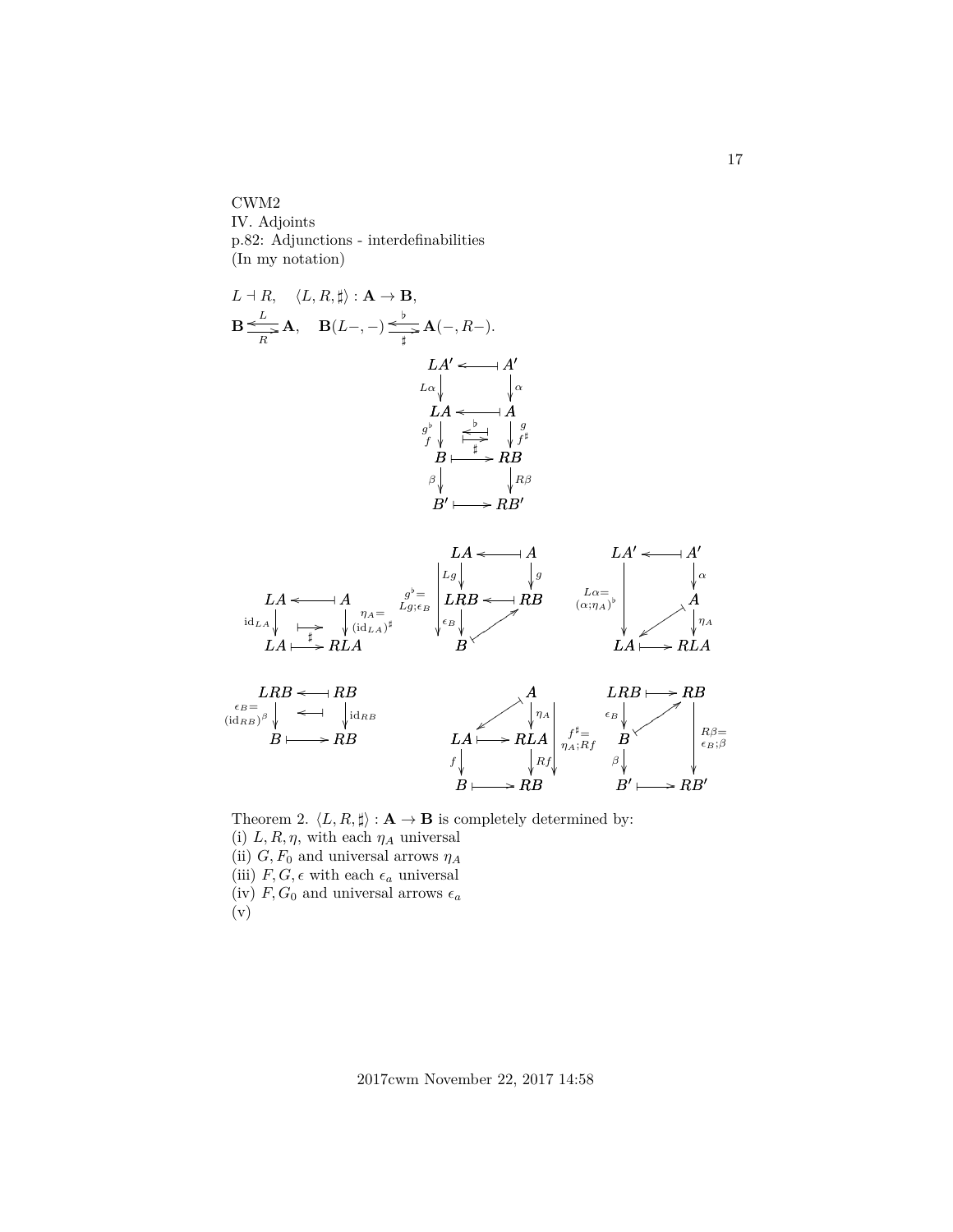CWM2 VI. Monads and Algebras p.137: Monads

Fix X,  $T: X \to X$ ,  $\mu: T^2 \to T$ ,  $\eta: I_X \to T$ . Then we can make a diagram:



A monad  $T = \langle T, \eta, \mu \rangle$  in a category X is a triple as above that obeys  $\mu \circ \eta T = I_X = \mu \circ T \eta$  and  $\mu \circ T \mu = \mu \circ \mu T$ .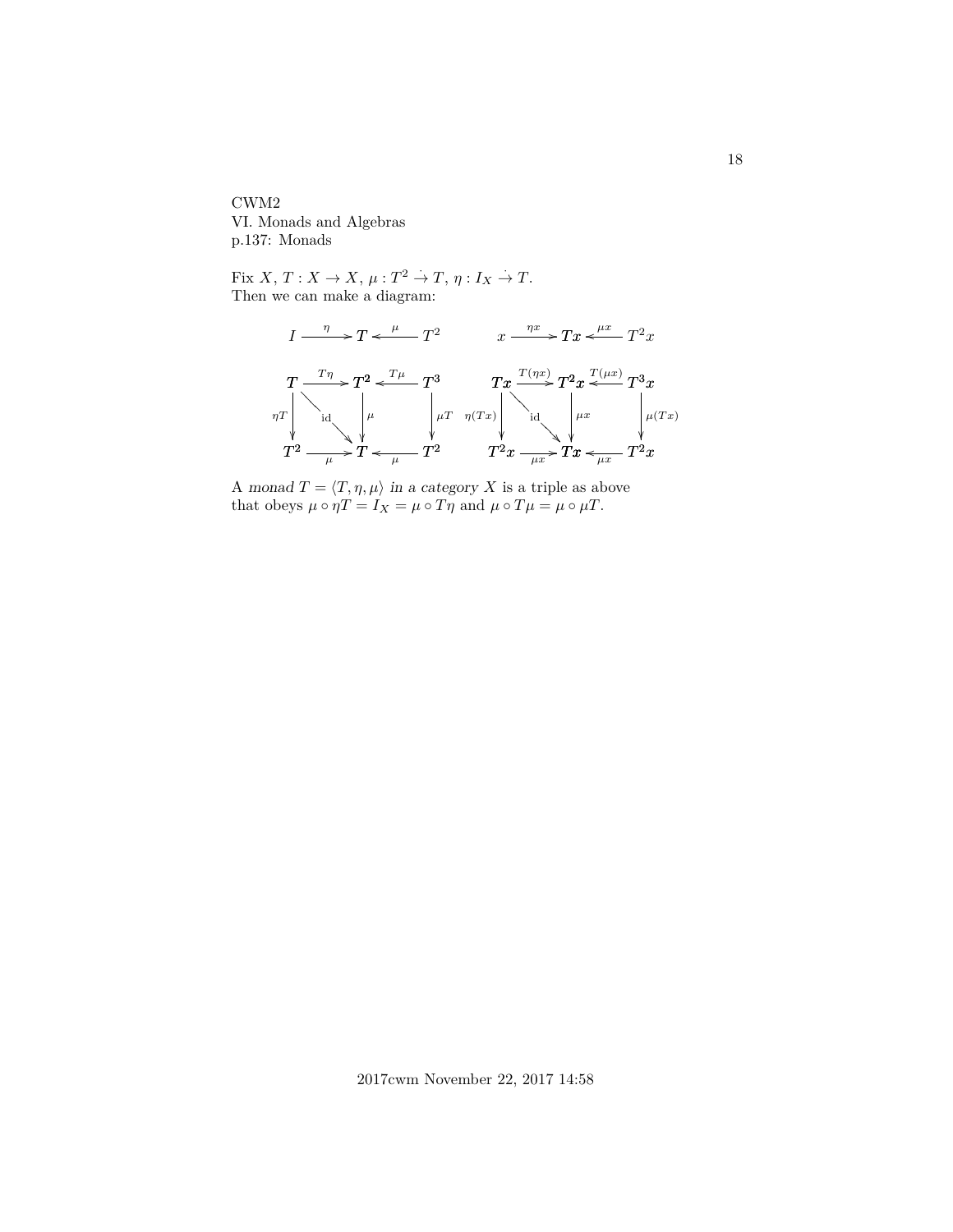CWM2 VI. Monads and Algebras 2. Algebras for a monad p.140: T-algebras

Fix X and a monad  $T = \langle T, \eta, \mu \rangle$  in X. A T-algebra is a pair  $\langle x, h \rangle$  with  $x \in X$  and  $h : Tx \to x$ that obeys  $id_x = h \circ \eta x$ ,  $h \circ \mu x = h \circ Th$ :



A morphism  $f: \langle x, h \rangle \to \langle x', h' \rangle$  (in the category  $X^T$  of T-algebras) is a morphism  $f: x \to x'$  obeying  $f \circ h = h' \circ Tf$ .

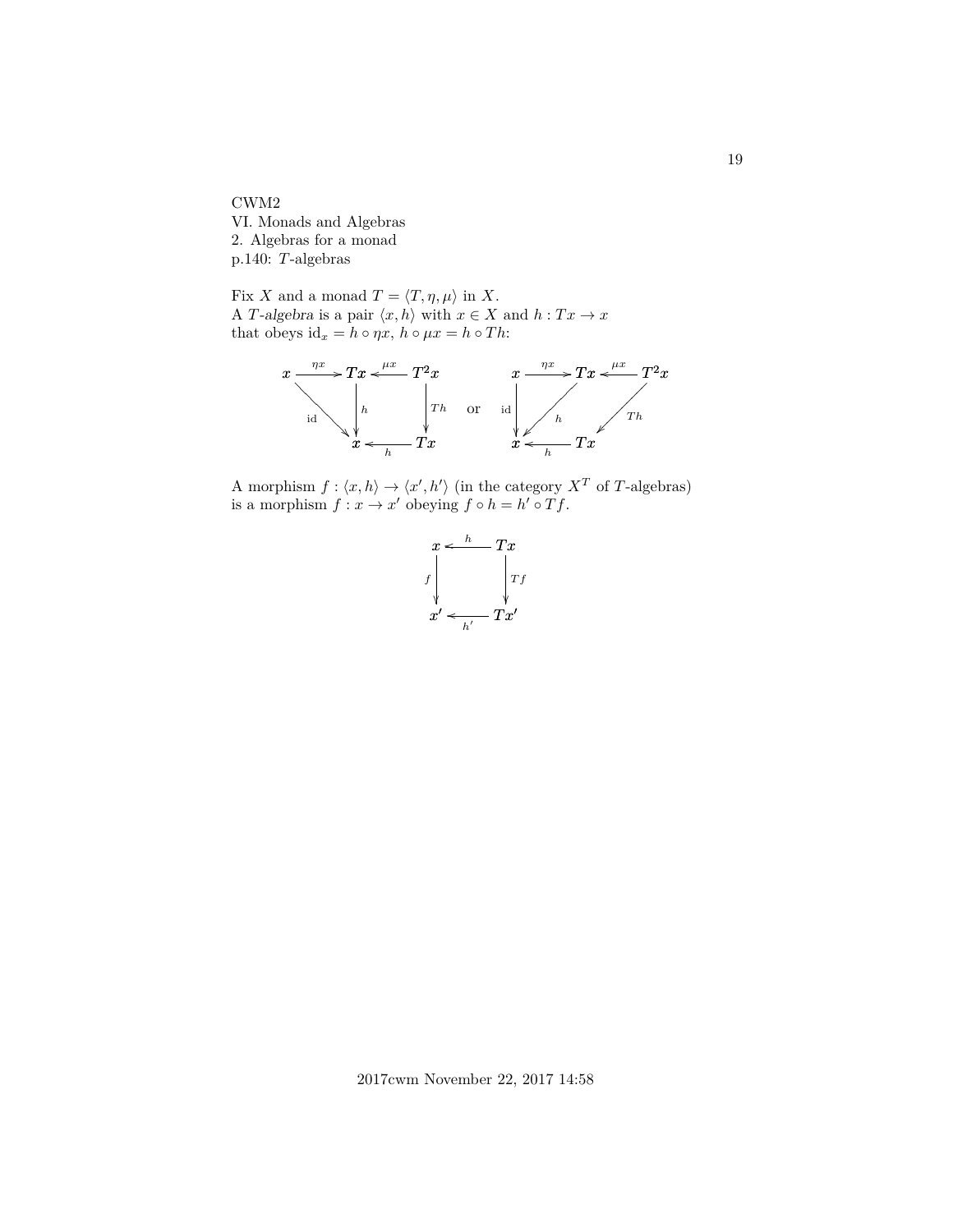CWM2 VI. Monads and Algebras First examples

Let  $M$  be a monoid. We will call its identity  $e$  and its elements  $a, b, c$ , etc. Multiplication in  $M$  will be written as  $ab$ . Let  $Q, R, S$  be (arbitrary) sets. Then  $T = (\times M) : \mathbf{Set} \to \mathbf{Set}$  and  $\langle \times M, \eta, \mu \rangle$  is a monad on Set, where:  $\eta S$  :  $S \rightarrow S \times M$  $\begin{array}{lccc} S & \to & S \times M\ s & \mapsto & \langle s, e\rangle \end{array} \quad \quad \text{and} \quad \quad \begin{array}{ccc} \mu S & : & (S \times M) \times M & \to & S \times M\ \langle \langle s, a\rangle, b\rangle & \mapsto & \langle s, ab\rangle. \end{array}$ In  $\lambda$ -notation they are  $\eta = \lambda S \cdot \lambda s \cdot \langle s, e \rangle$  and  $\mu = \lambda S \cdot \lambda \langle \langle s, a \rangle, b \rangle \cdot \langle s, ab \rangle$ . Note that the conditions on  $\eta$  and  $\mu$ , that we gave abstractly as:



become:

$$
q \longmapsto \langle q, e \rangle \qquad \langle q, ab \rangle \longleftarrow \langle \langle q, a \rangle, b \rangle
$$
  

$$
\langle q, a \rangle \longmapsto \langle \langle q, e \rangle, a \rangle \langle \langle q, ab \rangle, c \rangle \longleftarrow \langle \langle \langle q, a \rangle, b \rangle, c \rangle
$$
  

$$
\downarrow \qquad \qquad \downarrow \qquad \qquad \downarrow
$$
  

$$
\langle q, a e \rangle \qquad \langle q, (ab)c \rangle
$$
  

$$
\langle \langle q, a \rangle, e \rangle \longmapsto \langle q, e a \rangle \qquad \langle q, a (bc) \rangle \longleftarrow \langle \langle q, a \rangle, bc \rangle
$$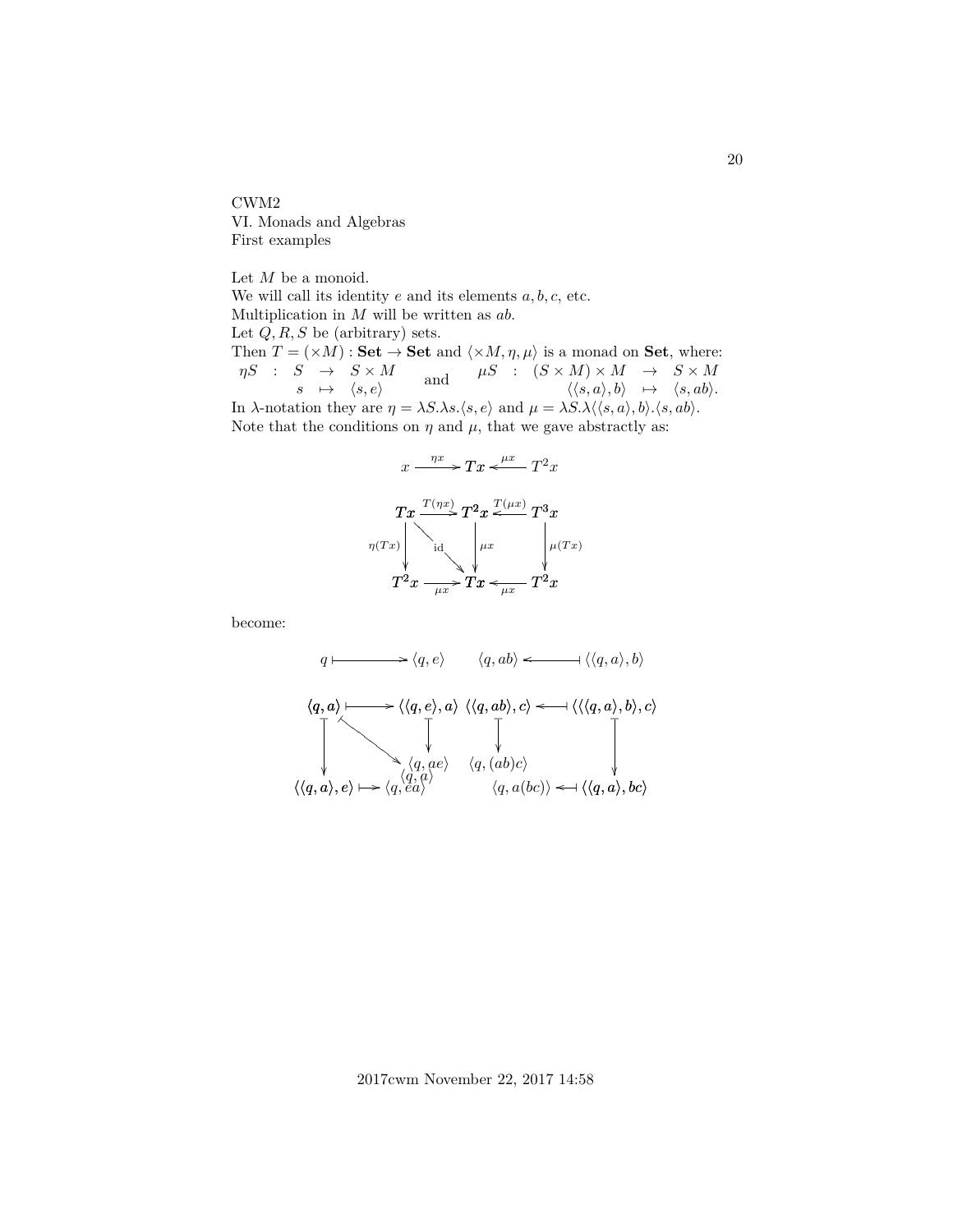CWM2 VI. Monads and Algebras First examples (2)

Fix a monoid  $M$  and sets  $Q, R$ . An action of  $M$  on a set  $Q$  is a map  $\quad \, h \quad : \quad Q \times M \quad \rightarrow \quad Q$  $\langle q, a \rangle \rightarrow qa$ obeying  $q(ab) = (qa)b$  and  $qe = q$ . An action of M on a set R is a map  $h'$  :  $R \times M \rightarrow R$  $\langle r, a \rangle \rightarrow qa$ obeying  $r(ab) = (ra)b$  and  $re = r$ . Note that we don't write  $h$  or  $h'$ .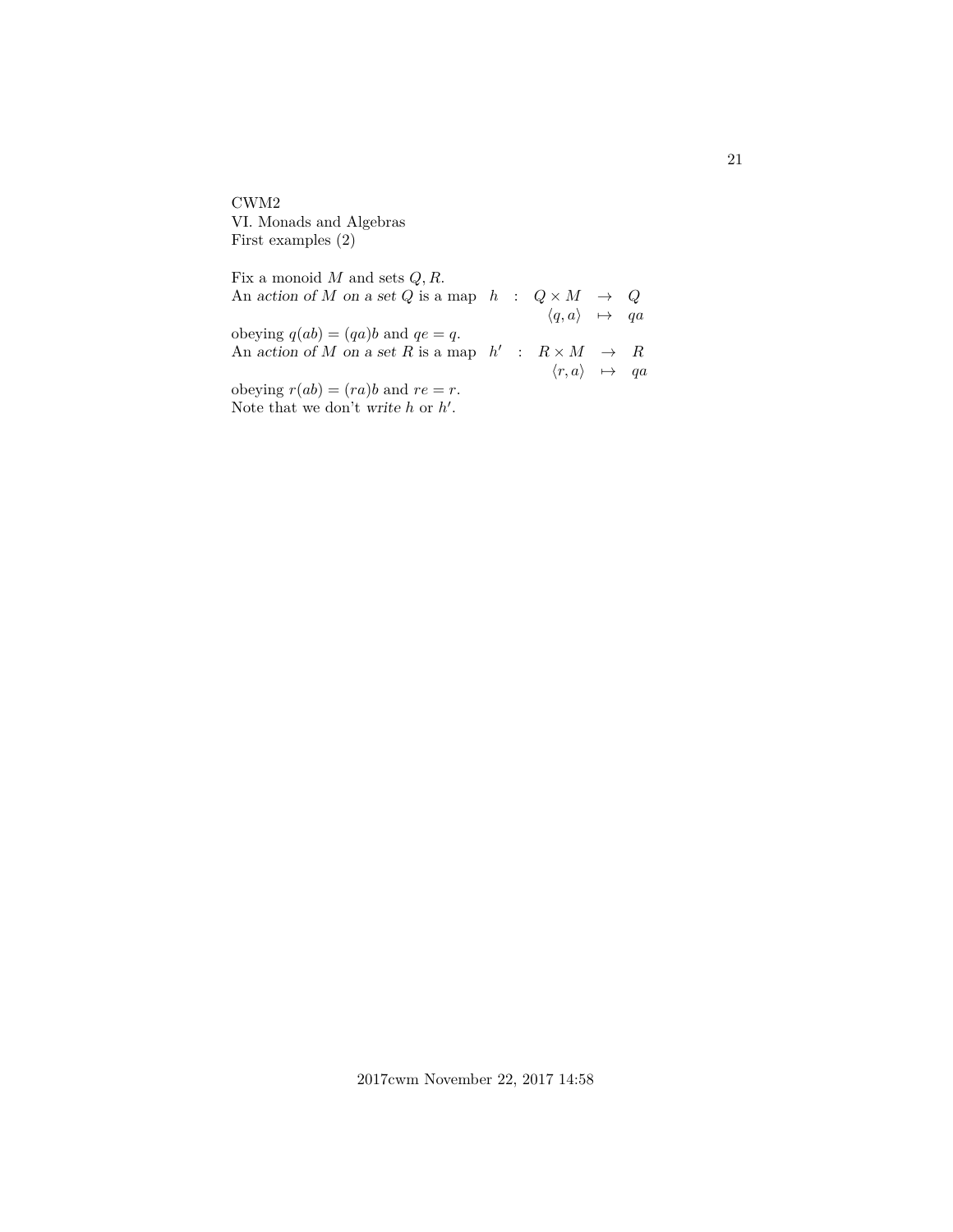## **Kan extensions in my notation**

Archetypal example: the functor  $\Delta : \mathbf{Set} \rightarrow \mathbf{Set}^{\bullet \bullet}$ has both adjoints: Colim  $\exists \Delta \exists$  Lim. I will refer to the unit  $\eta$  of Colim  $\alpha \Delta$  as injs and to the counit  $\epsilon$  of  $\Delta$  +Lim as projs.





2017cwm November 22, 2017 14:58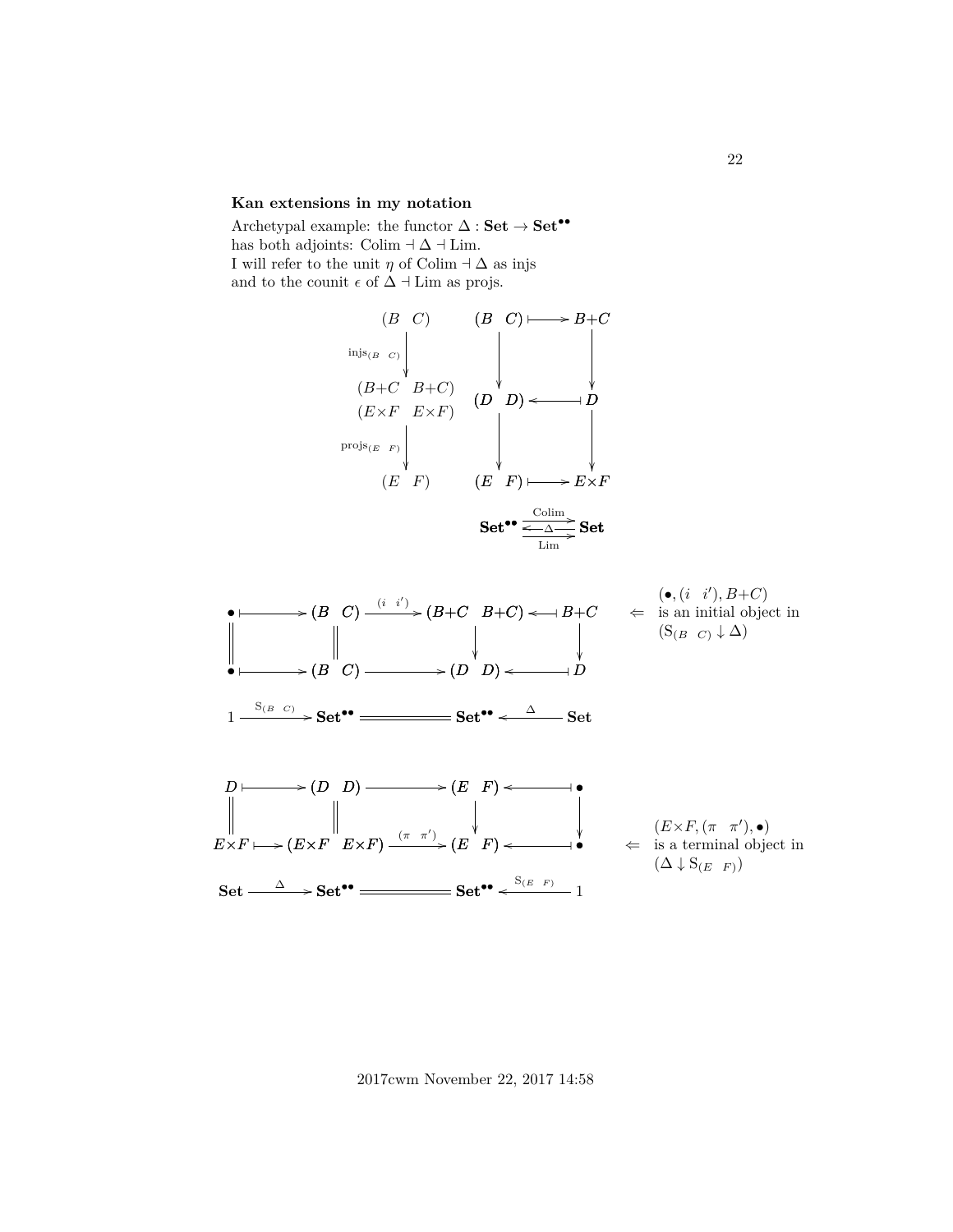## **Kan extensions in my notation**

Archetypal example: the functor  $f^* : \mathbf{Set}^4 \to \mathbf{Set}^6$ has both adjoints: Colim  $\exists f^* \exists$  Lim. I will refer to the unit  $\eta$  of Colim  $\eta^*$  as injs and to the counit  $\epsilon$  of  $f^*$  + Lim as projs.

$$
\begin{pmatrix}\nC_2 \\
C_3 & \rightarrow & C_4 \\
\downarrow & & \downarrow \\
C_5 & & & \downarrow\n\end{pmatrix}\n\longmapsto\n\begin{pmatrix}\n0 & \rightarrow & C_2 \\
\downarrow & & \downarrow \\
C_3 & \rightarrow & C_4 \\
\downarrow & & \downarrow \\
C_5 & \rightarrow & C_{po}\n\end{pmatrix}\n\begin{pmatrix}\n0 & \rightarrow & D_2 \\
\downarrow & & \downarrow \\
D_3 & \rightarrow & D_4 \\
\downarrow & & \downarrow \\
D_5 & \rightarrow & D_{po}\n\end{pmatrix}
$$
\n
$$
\begin{pmatrix}\nD_2 \\
D_3 & \rightarrow & D_4 \\
D_5 & \rightarrow & D_6\n\end{pmatrix}\n\begin{pmatrix}\nD_1 \rightarrow & D_2 \\
\downarrow & & \downarrow \\
D_5 \rightarrow & D_6\n\end{pmatrix}\n\begin{pmatrix}\nD_1 \rightarrow & D_2 \\
\downarrow & & \downarrow \\
D_5 \rightarrow & D_6\n\end{pmatrix}
$$
\n
$$
\begin{pmatrix}\nE_2 \\
E_3 \rightarrow & E_4 \\
\downarrow & & \downarrow \\
E_5\n\end{pmatrix}\n\longmapsto\n\begin{pmatrix}\nE_{pb} \rightarrow & E_2 \\
\downarrow & & \downarrow \\
E_3 \rightarrow & E_4 \\
E_5 \rightarrow & & \downarrow\n\end{pmatrix}\n\begin{pmatrix}\nD_{pb} \rightarrow & D_2 \\
\downarrow & & \downarrow \\
D_3 \rightarrow & D_4 \\
D_5 \rightarrow & & \downarrow\n\end{pmatrix}
$$
\nSet<sup>4</sup>  $\frac{\text{Colim}}{\text{Hom}}$  Set<sup>6</sup>

2017cwm November 22, 2017 14:58